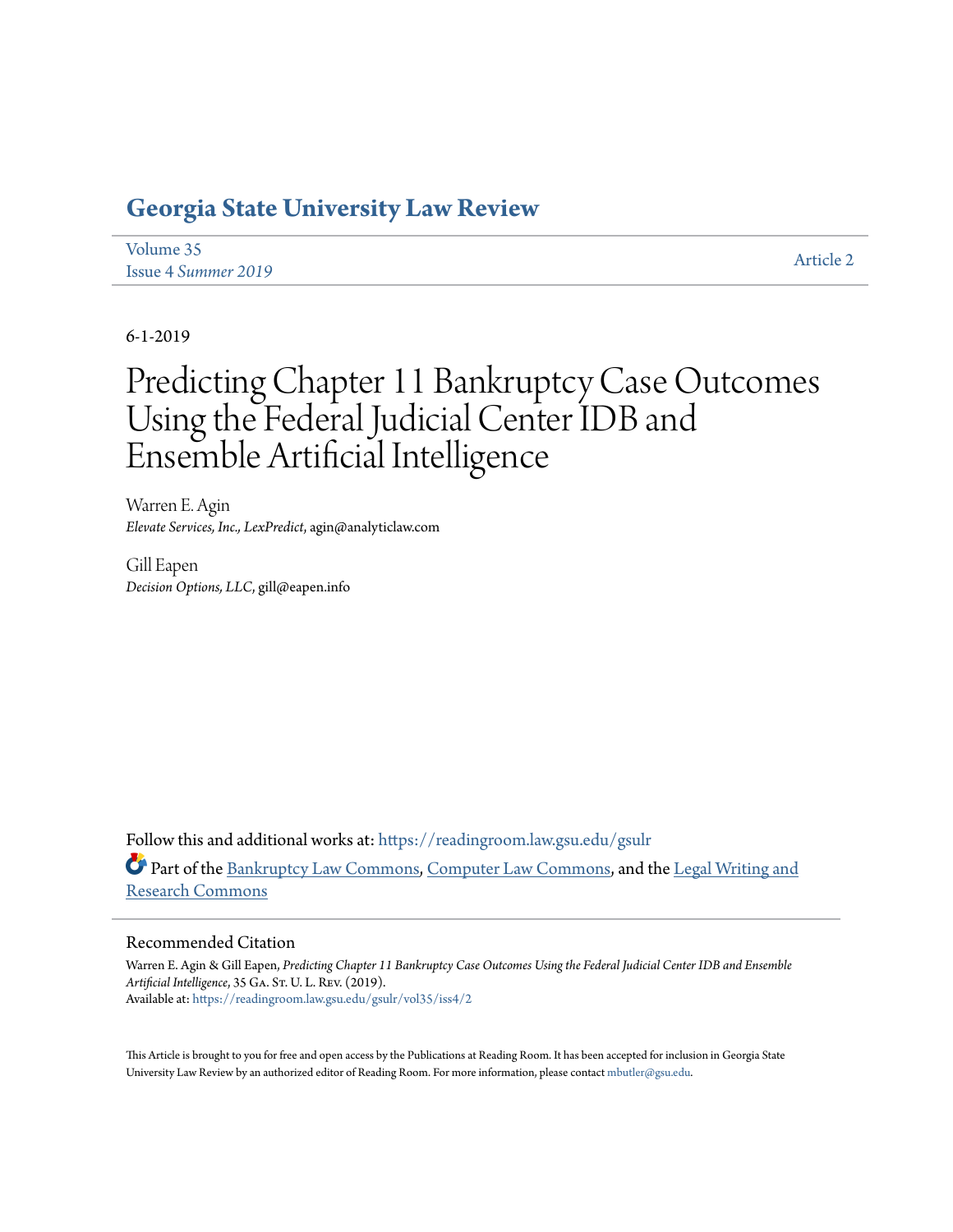## **PREDICTING CHAPTER 11 BANKRUPTCY CASE OUTCOMES USING THE FEDERAL JUDICIAL CENTER IDB AND ENSEMBLE ARTIFICIAL INTELLIGENCE**

## **Warren E. Agin\* & Gill Eapen\*\***

#### **INTRODUCTION**

Over 100,000 Chapter 11 bankruptcy cases were filed in the United States over the ten-year period from 2008–2017.<sup>1</sup> These cases represent a cross section of society; from large, public corporations to small mom-and-pop stores to individuals trying to work out real estate investments.<sup>2</sup> Regardless of whether the filer was a corporation or an individual, a large entity or a small business, each case shared a common goal—to use the provisions of Chapter 11 of the United States Bankruptcy Code to reorganize its assets, operations, and financial affairs and hopefully return to profitability.<sup>3</sup> Despite large investments in judicial resources, more than half of these cases failed to achieve their goals.<sup>4</sup>

Understanding how a case is likely to end has very real value for practitioners. Chapter 11 bankruptcy cases almost always resolve in

3. *Id.*

1

 <sup>\*</sup> Senior Consultant, Elevate Services, Inc., LexPredict.

 <sup>\*\*</sup> CEO, Decision Options, LLC. The authors want to thank Jonathan Boyarsky, Boston College School of Law class of 2021, for his assistance in preparing this paper.

 <sup>1.</sup> This information was calculated using data obtained from the Federal Judicial Center, downloaded from its Integrated Database at https://www.fjc.gov/research/idb/interactive/IDBbankruptcy. *See also Statistics From Epiq Systems*, AM. BANKR. INST., https://www.abi.org/newsroom/bankruptcy-statistics [https://perma.cc/WF6E-UYXT] (last visited Feb. 22, 2019).

 <sup>2.</sup> Edith H. Jones, *Chapter 11: A Death Penalty for Debtor and Creditor Interests*, 77 CORNELL L. REV. 1088, 1088–89 (1992).

 <sup>4.</sup> *Id.* At one point, only 10% of Chapter 11 cases resulted in confirmed plans of reorganization. *Id.* More recent studies show a confirmation rate between 30% and 33%, depending on the sample. Elizabeth Warren & Jay L. Westbrook, *The Success of Chapter 11: A Challenge to the Critics*, 107 MICH. L. REV. 603, 615 (2009). Our analysis of ten years of case data taken from the IDB suggests a confirmation rate of up to 45%, although this statistic is qualified by the caveat that confirmation of a Chapter 11 plan must be inferred when using the IDB. S*ee Statistics From Epiq Systems*, *supra* note 1.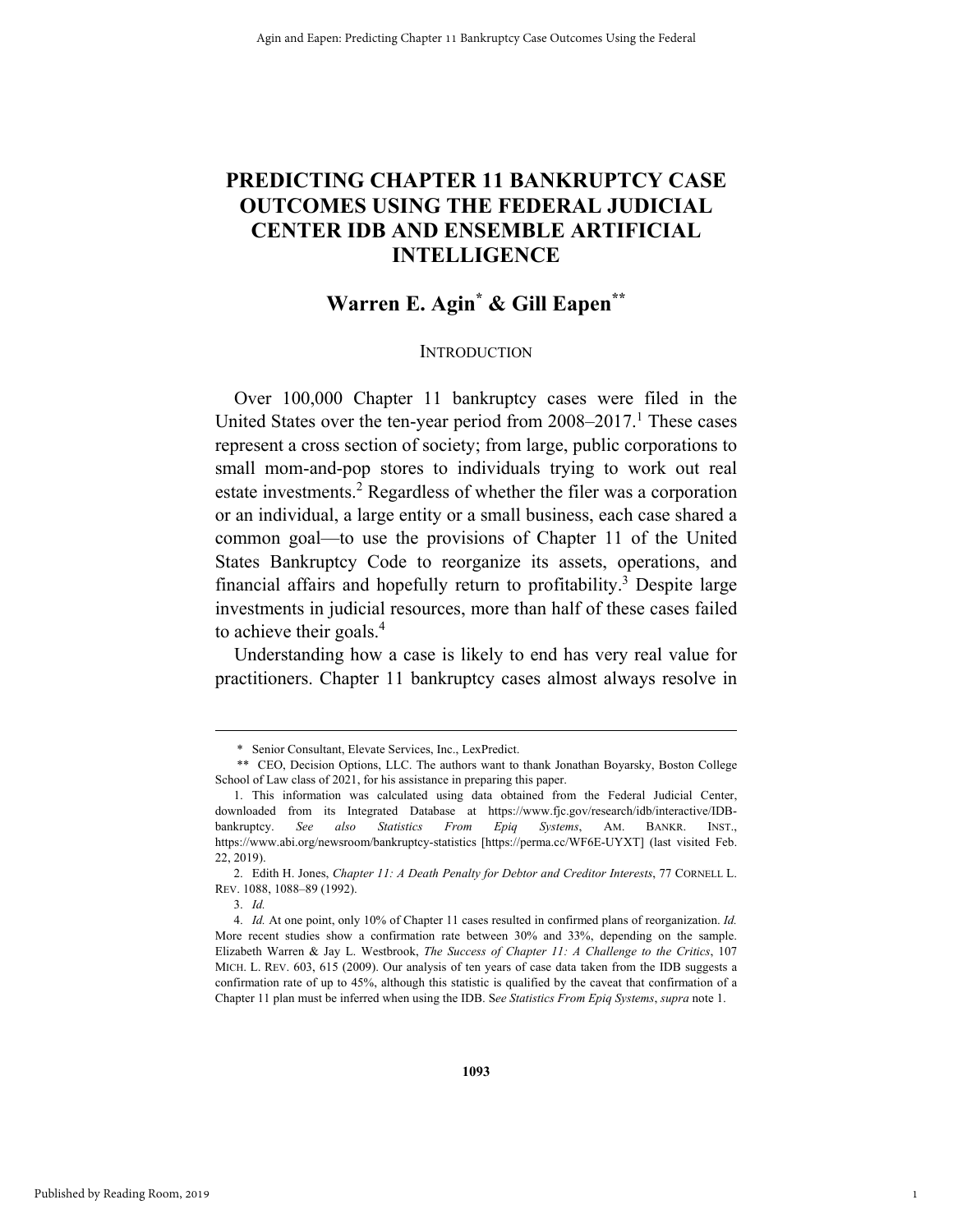one of three ways. Some cases end up dismissed by the court.<sup>5</sup> Others end up converted into Chapter 7 cases, where operations cease, and assets are liquidated for distribution to creditors.<sup>6</sup> The remaining cases achieve some level of success: either obtaining confirmation of a plan of reorganization or managing to operate under the protection of Chapter 11 long enough to liquidate in an orderly fashion as an operating entity.<sup>7</sup> The attorneys, financial advisors, credit managers, and others involved in Chapter 11 cases often face difficult decisions about how to respond to these businesses in crisis.

In this project, the authors obtained public data on over 100,000 Chapter 11 bankruptcy cases and used machine and deep-learning methodologies to explore whether models could be designed to predict Chapter 11 case outcomes. The data used was obtained from the Federal Judicial Center's bankruptcy Integrated Database and included information about case filing dates, the court where the case was filed, the type of business entity, and basic information about assets and liabilities. Using this information, the authors initially sought to predict whether a particular case was dismissed, converted to another Chapter under the Bankruptcy Code, or closed with a plan. Cases that had not yet closed at the end of the dataset's period, but had been open in Chapter 11 for at least two years, were treated as viable Chapter 11 cases. Of the cases used for the project, about 55% were dismissed or converted. The authors also created models to predict between two outcomes—dismissal or conversion, as opposed to case viability.

The authors used most commonly known and reasonably applicable machine learning algorithms and deep-learning optimizers in an attempt to create a robust model. The general-purpose AI platform, Decision Options®, was utilized to explore the data and build meta-models. We achieved an accuracy of about 75% for the selected models. These results show the ability of AI systems to

 <sup>5.</sup> *See* 11 U.S.C. § 1112 (2018) (governing conversion and dismissal of Chapter 11 bankruptcy cases).

 <sup>6.</sup> *See* 11 U.S.C. §§ 701–84 (2018).

 <sup>7.</sup> Warren & Westbrook, *supra* note 4, at 615.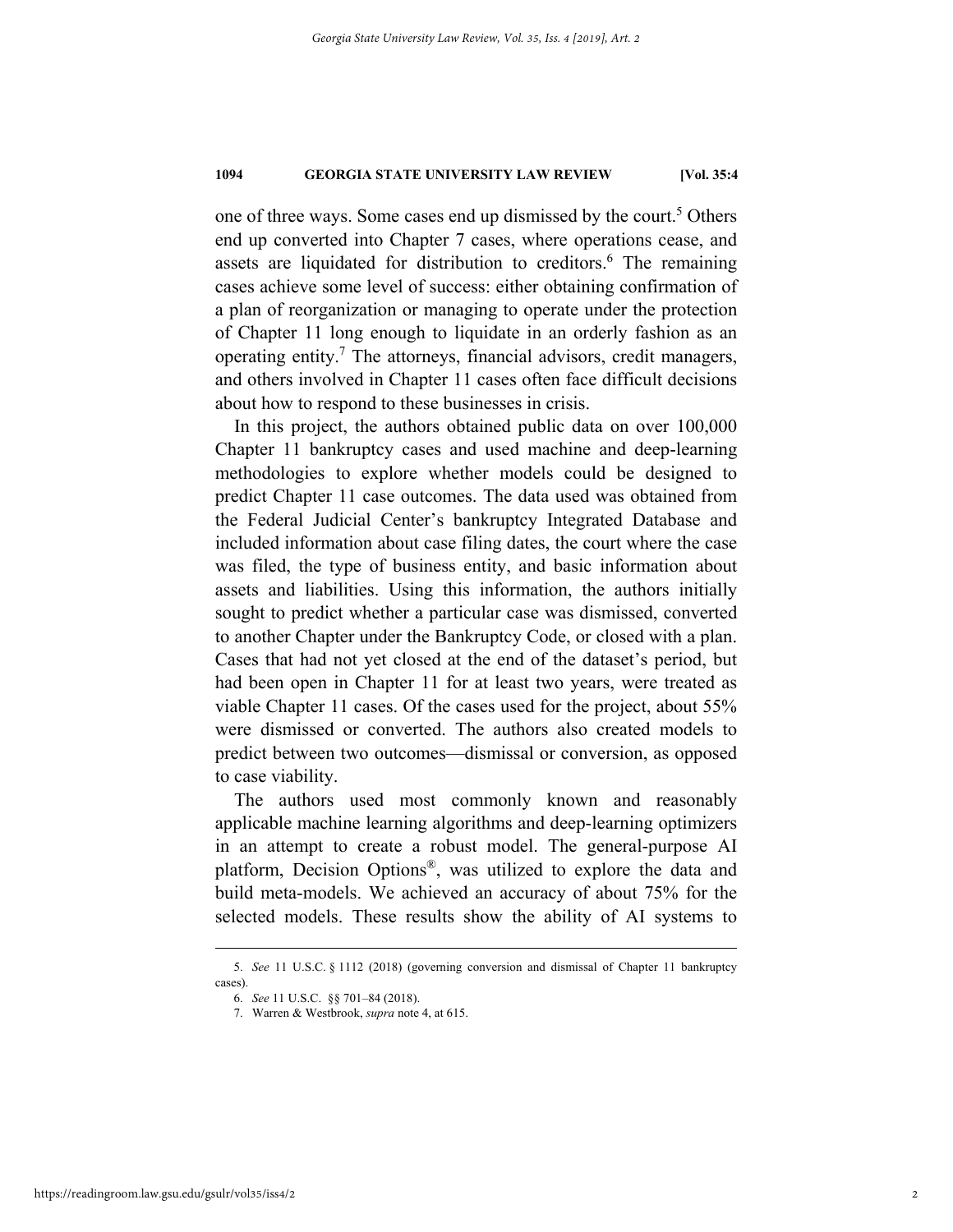predict Chapter 11 case outcomes with some level of accuracy with even limited data, exceeding baseline statistics. However, the project also highlighted the deficiencies in the data made publicly available in formats that machine learning systems can easily use and the promise of significantly better results with higher quality information.

#### *I. Chapter 11 Bankruptcy and Potential Case Outcomes*

The Chapter 11 bankruptcy process provides a mechanism for businesses and individuals to restructure their debts and other obligations using a flexible mechanism.8 Although it is used primarily by business organizations, individuals too can seek protection from creditors using Chapter  $11<sup>9</sup>$  The primary mechanism used to reorganize is the Chapter 11 plan of reorganization. A Chapter 11 plan allows a company to restructure its debt and capital, shed undesired business arrangements and contracts, cure outstanding defaults on valuable contracts, and provide buyers of assets with protection against prior creditors.<sup>10</sup> Sometimes Chapter 11 cases are successful, resulting in a reorganization of business assets and debts to increase stakeholder values. Sometimes, the cases are not successful. Can the results of a bankruptcy case be predicted in advance? A small number of prior studies have addressed this question, using data on a limited number of large bankruptcy cases.

Once a Chapter 11 case commences, four possible outcomes exist. First, the Chapter 11 case may end up dismissed,<sup>11</sup> removing the debtor from the bankruptcy court's protection. Second, the case may be converted to a case under a different Chapter of the Bankruptcy Code—typically Chapter 7, where a trustee is appointed to liquidate the debtor's assets.<sup>12</sup> Both of these outcomes can generally be

 <sup>8.</sup> *See* 11 U.S.C. §§ 1101–16 (2018).

 <sup>9. 11</sup> U.S.C. § 101(35) (2018) (defining the term "person"); 11 U.S.C. § 109.

 <sup>10.</sup> Jones, *supra* note 2, at 1089.

 <sup>11. 11</sup> U.S.C. § 1112(b) (2018).

 <sup>12. 11</sup> U.S.C. § 1112 (2018). Generally, a business debtor cannot operate during a Chapter 7 case. *Bankruptcy: What Happens When Public Companies Go Bankrupt*, U.S. SEC. & EXCHANGE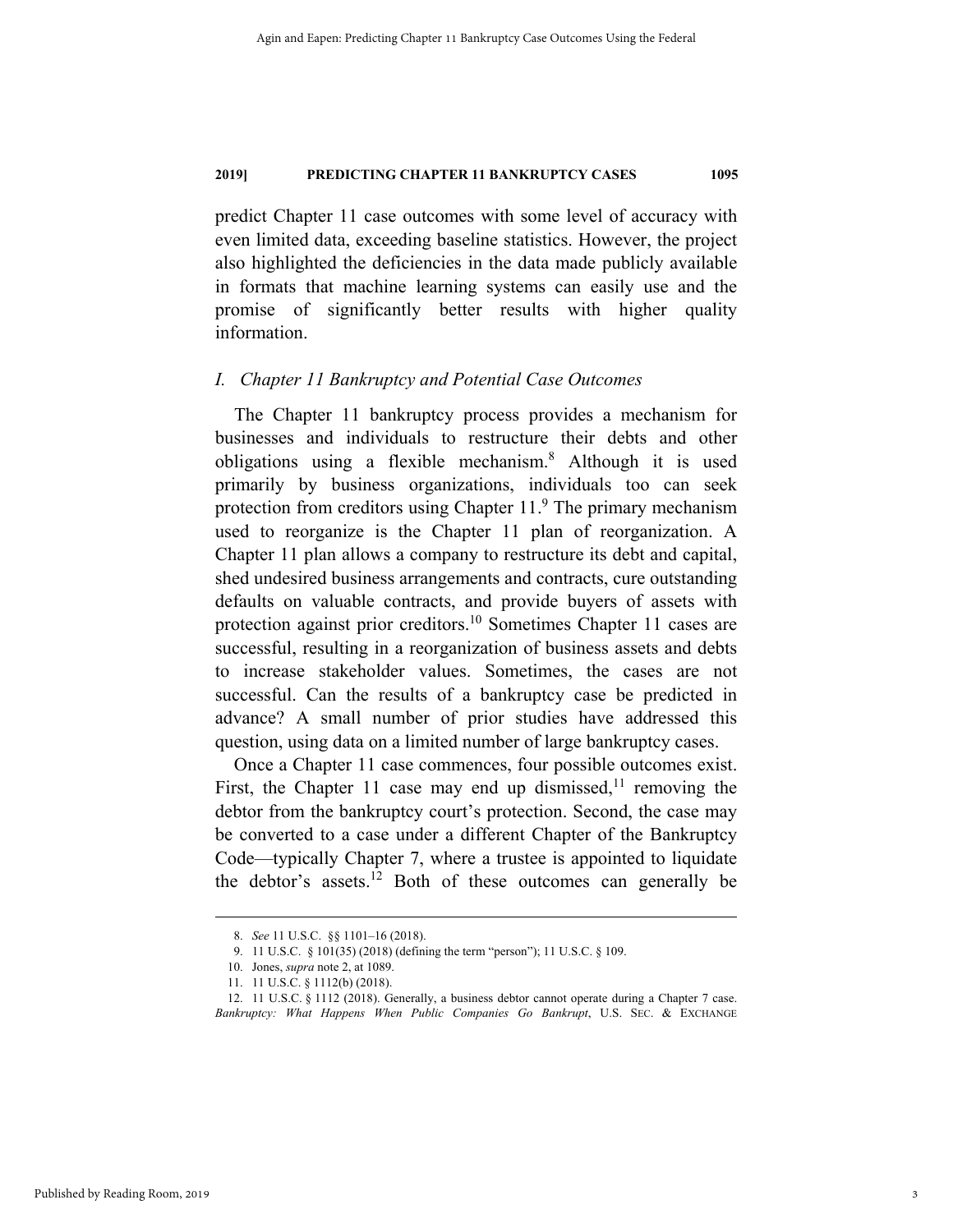considered a failure of the reorganization process. Third, a debtor's assets may be sold, either through confirmation of a Chapter 11 plan or through a successful sale process.<sup>13</sup> A sale does not necessarily evidence a failure of the Chapter 11 process; in many cases, a single buyer will purchase substantially all of the debtor's assets through an acquisition entity which then continues to operate the business. To the public, the change in ownership may be completely invisible. Fourth, the Chapter 11 plan process helps to restructure the debtor's finances, allowing the debtor to continue business operations after Chapter 11 or change ownership of the business through a merger or acquisition, with the debtor's business continuing to operate as a separate entity.

In theory, the company that can successfully restructure its finances and operations and stay in business will generate more value for its stakeholders than might be obtained from a straightforward sale of assets.<sup>14</sup> Although many cases result in an asset sale, assets sold out of an operating business will generally obtain better prices than assets sold out of a closed business, and an orderly liquidation obtains better results than a disorderly scramble by creditors. As a result, understanding how a particular bankruptcy case may resolve has value to everyone involved in the process.

Prior studies attempting to predict Chapter 11 outcomes have primarily sorted cases into those where the company continued as an

COMMISSION (Feb. 3, 2009) https://www.sec.gov/reportspubs/investorpublications/investorpubsbankrupthtm.html [https://perma.cc/D697-W3KK]. Typically, business operations end and any remaining assets are simply liquidated. *Id.*

 <sup>13. 11</sup> U.S.C. § 363 (2018). This sale process is referred to as a "363 Sale" and named after the section of the Bankruptcy Code used to authorize asset sales without using the Chapter 11 planconfirmation process. *What Is a 363 Sale?*, CORP. FIN. INST., https://corporatefinanceinstitute.com/resources/knowledge/deals/363-sale/ [https://perma.cc/3G3P-YXWG] (last visited Feb. 20, 2019). In larger Chapter 11 cases, the § 363 sale is typically followed by confirmation of a plan addressing disposition of funds and handling of remaining case issues. *Id.* For smaller cases, a 363 sale might be followed by conversion to Chapter 7 to allow the Chapter 7 trustee to distribute the sale proceeds. *Id.*

 <sup>14.</sup> *See* Michael Bradley & Michael Rosenzweig, *The Untenable Case for Chapter 11*, 101 YALE L.J. 1043, 1095 (1992); Robert K. Rasmussen & Douglas G. Baird, *Chapter 11 at Twilight* 1–24 (John M. Olin Program in Law & Econ. Working Paper No. 201, 2003).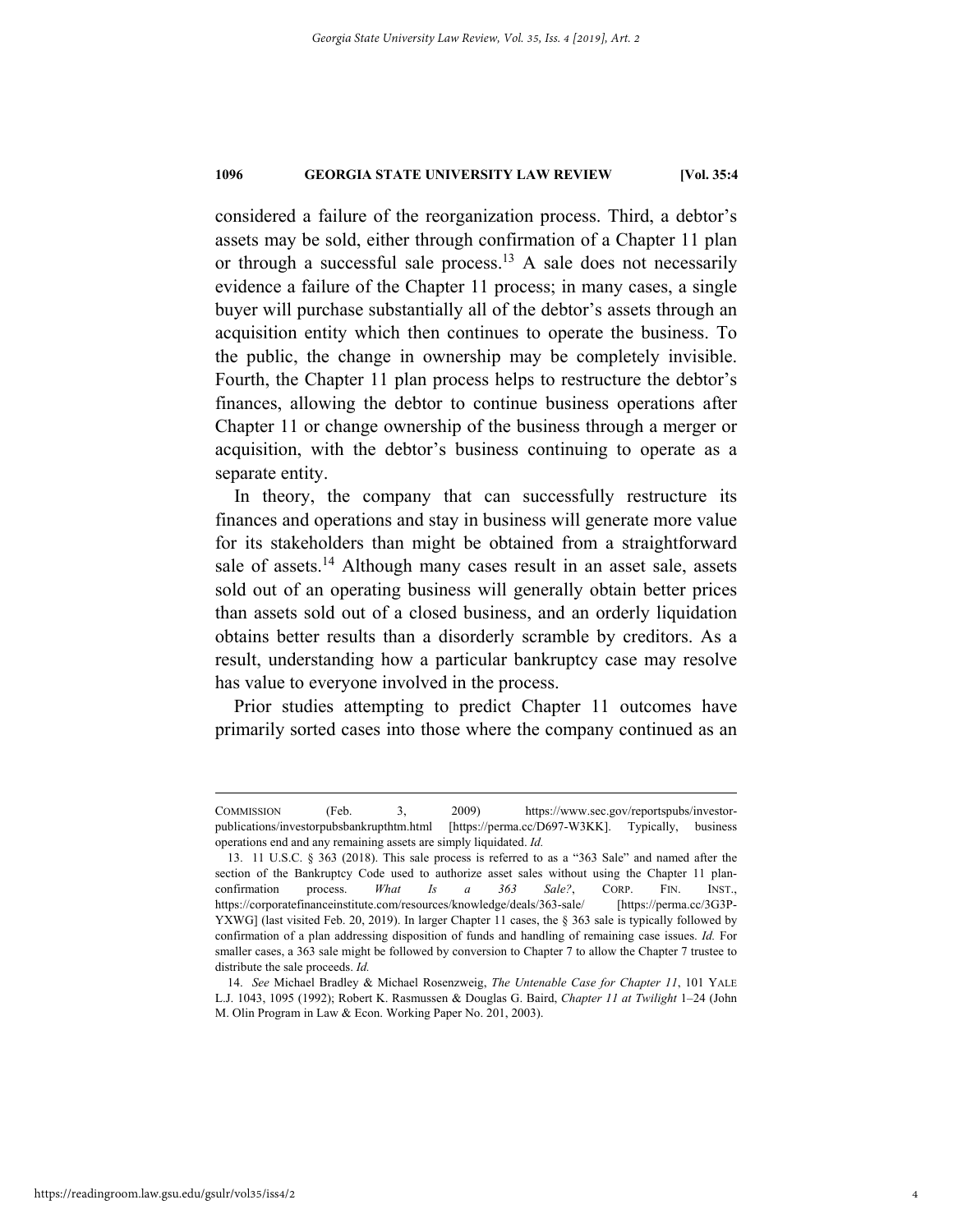operating entity post-bankruptcy and those where assets were sold.15 This dichotomy may be dictated by the nature of the cases for which data was available: large corporations and primarily public companies. Large public-company cases rarely end up dismissed, and they rarely end up converted to a case under Chapter 7. When a large, public-company case is not successful, the result is usually an accelerated sale of assets through a Chapter 11 plan, or a series of asset sales using § 363 followed by a Chapter 11 plan that controls the remainder of the company's winding-down process.

The most useful data set for examining large-company Chapter 11 outcomes was assembled by Professor Lynn LoPucki and the UCLA School of Law. Known as the Bankruptcy Research Database (BRD), it contains information on a little over 1,000 large public company cases. In 2015, using the BRD, Lynn LoPucki and Joseph Doherty published *Bankruptcy Survival*, which sought to build a regression-based prediction model for evaluating whether a particular case would result in a continuing operating business or liquidation.<sup>16</sup> The study examined a subset of 634 cases from the BRD, of which 70% were classified as surviving.<sup>17</sup>

LoPucki and Doherty ran a series of logistic regressions<sup>18</sup> on about seventy variables tracked within the BRD using survival as the dependent variable.<sup>19</sup> Subsets of these seventy variables were tested in hundreds of combinations to ascertain the combination of variables that best correlated with corporate survival in the Chapter 11

 <sup>15.</sup> Lynn LoPucki & Joseph Doherty, *Bankruptcy Survival*, 62 UCLA L. REV. 970, 979 (2015); Jairaj Gupta & Mariachiara Barzotto, Insights on Bankruptcy Emergence (Aug. 19, 2018) (unpublished manuscript) (on file at https://ssrn.com/abstract=3216433 [https://perma.cc/P44M-BT4Q]).

 <sup>16.</sup> *Id.* at 978.

 <sup>17.</sup> *Id.* at 983.

 <sup>18.</sup> *Id.* at 978. Logistic regression is a form of regression analysis designed to predict categorical choices, such as, in this instance, whether a particular company "survived" Chapter 11. *Id.* For more on logistic regression, see *Lesson 6: Logistic Regression*, PA. STATE EBERLY COLL. OF SCI., https://onlinecourses.science.psu.edu/stat504/node/149/ [https://perma.cc/7X4A-9RAC] (last visited Feb. 22, 2019).

 <sup>19.</sup> LoPucki & Doherty, *supra* note 15, at 979. In most prediction models, a series of data points referred to as "independent variables" or "features" are used to predict the "dependent variable" or "label." *Id.* In other terms, the independent variables are the things that you know, and the dependent variable is the thing that you want to know. *See id.*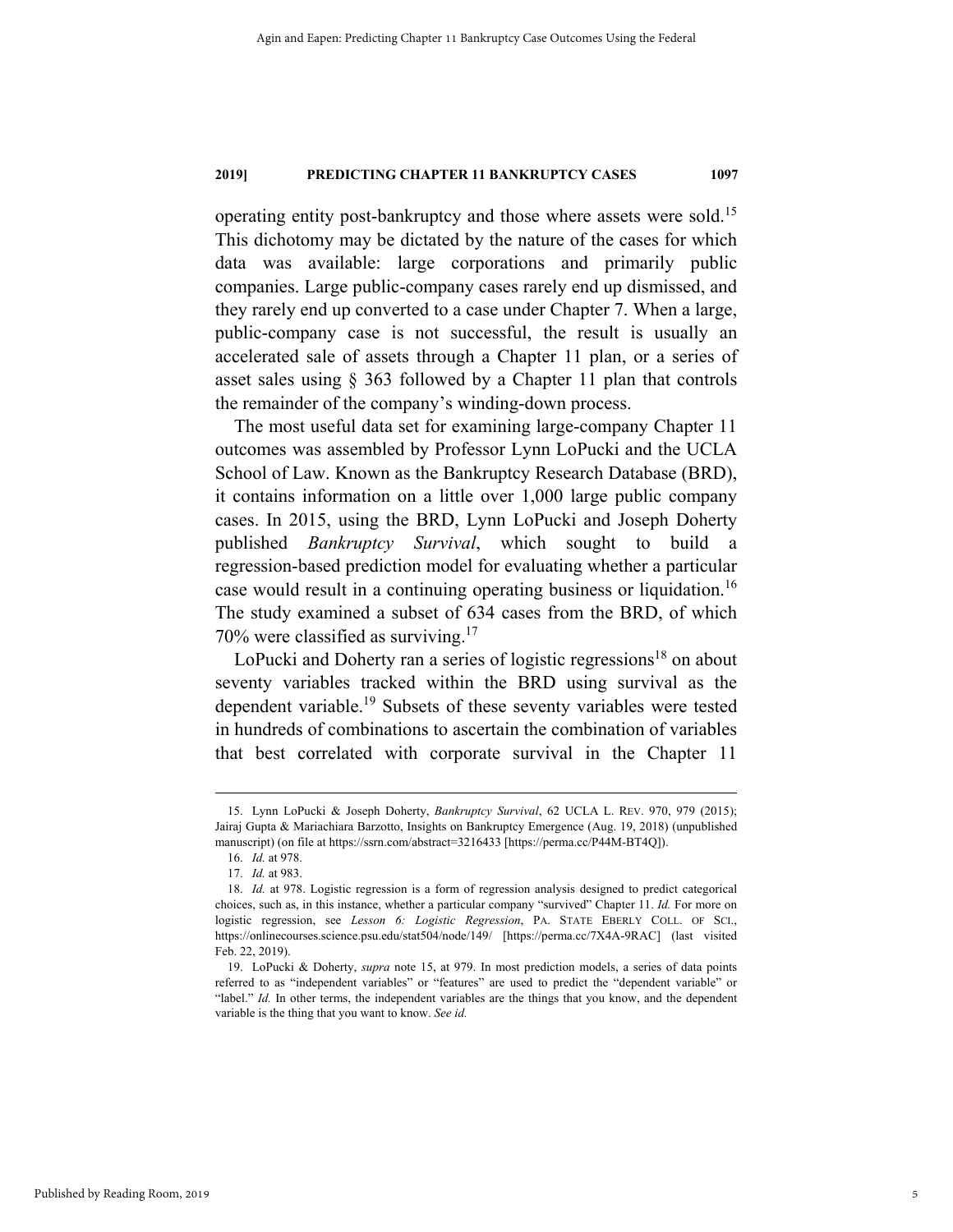process.20 They identified three different models that did equivalent jobs of predicting case survival. All three models contained ten independent variables:

- Whether the company provided advance notice of an intention to sell its assets;
- Whether the company's  $EBIT<sup>21</sup>$  was positive;
- The shareholder to equity ratio; $^{22}$
- Whether the company was in the manufacturing sector;
- The prime rate of interest one year prior to the petition date;
- The distance between the company's headquarters and its local bankruptcy court; $^{23}$
- Whether a plan was pre-negotiated;
- Whether a debtor-in-possession loan was obtained;<sup>24</sup>
- Whether a creditors' committee was appointed; and
- The size of the company in asset value.<sup>25</sup>

In addition to the ten variables used in all three models, one model added the log value of the judge's years of experience, one added whether the case was filed in Delaware or New York as opposed to

 <sup>20.</sup> LoPucki & Doherty, *supra* note 15, at 981.

 <sup>21.</sup> *Id.* at 1000. EBIT means Earnings Before Interest and Taxes, which is a measure of operational profitability. *Id.*

 <sup>22.</sup> *Id.* at 1004.

 <sup>23.</sup> LoPucki & Doherty, *supra* note 15, at 992. The log value of the distance was used. *Id.* at 986. The distance is calculated to the local bankruptcy court, not the court where the case was filed. *Id.* at 992. The paper suggests that the variable served as a substitute for whether the company was geographically isolated. *Id.*

 <sup>24.</sup> *Id.* at 1001. A DIP, or debtor-in-possession, loan refers to specialized post-petition financing obtained to capitalize operations during the Chapter 11 process. *Debtor-In-Possession (DIP) Financing Can Help Turn a Company Around Following Bankruptcy*, PARAGON FIN. GROUP, https://www.paragonfinancial.net/how-factoring-works/articles-resources/factoring-articles/debtor-inpossession-dip-financing-company-bankruptcy/ [https://perma.cc/GYY2-FYBN] (last visited Jan. 23,

<sup>2019).</sup> A DIP loan requires court approval and typically provides greater protection for the lender than the typical non-bankruptcy lending transaction. *Id.*

 <sup>25.</sup> LoPucki & Doherty, *supra* note 15, at 1008 (the log of the asset value was used).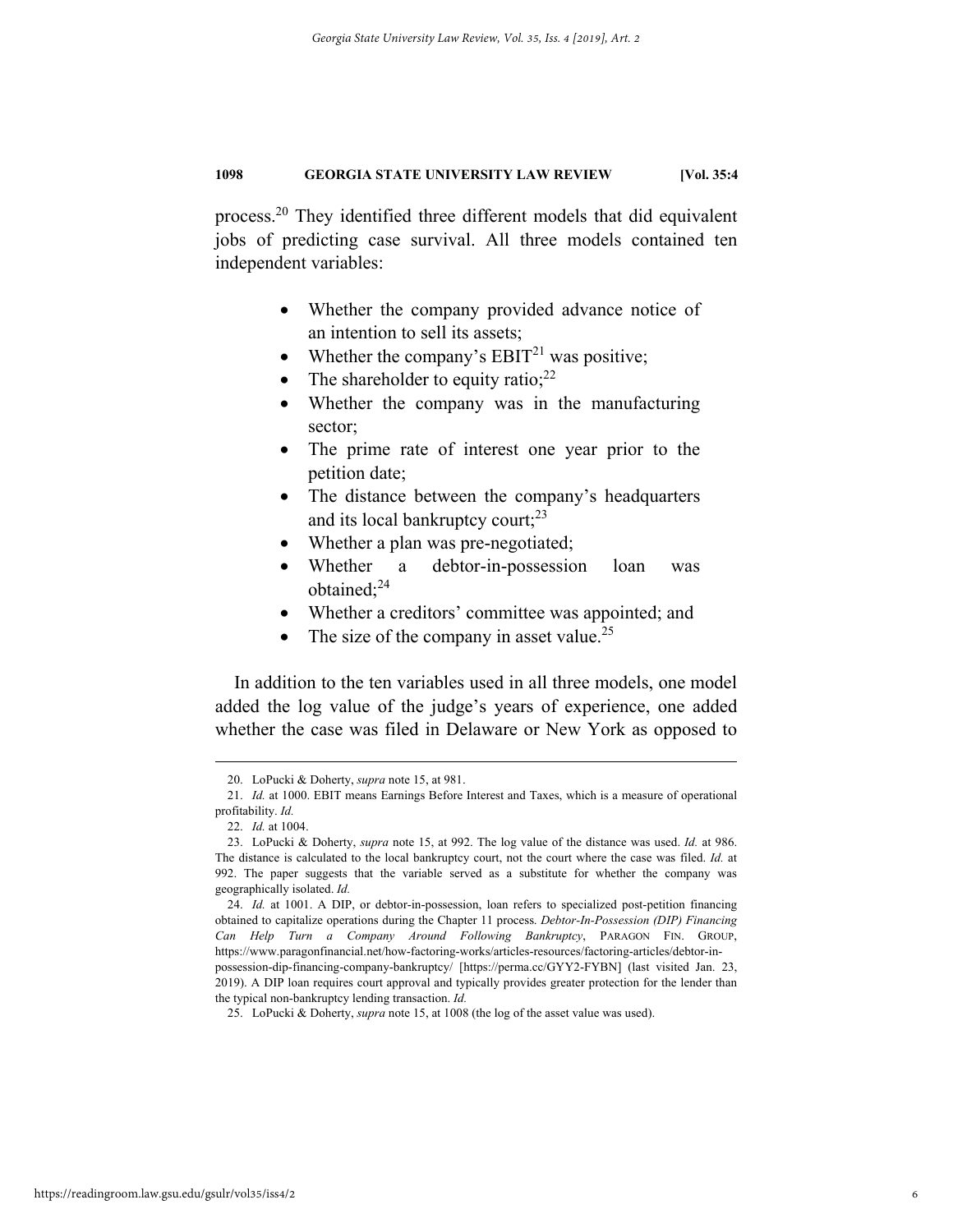another jurisdiction, and the third model added a variable indicating whether the judge had presided over at least six prior large cases.<sup>26</sup> Each model presented a pseudo-R-squared value of about  $.26$ <sup>27</sup> but there was no information about each model's prediction accuracy.

The article *Insights on Bankruptcy Emergence*—proposing the use of a regression-based model to predict the likelihood of a company emerging from Chapter 11 successfully—built on the LoPucki-Doherty study and examined the correlation between a variety of variables and success in Chapter 11 cases.<sup>28</sup> The analysis was based on examining 401 Chapter 11 filings using data collected from the BRD, coupled with relevant financial data obtained from Compustat.29 The created model used eight features to achieve a classification performance of 94%.30 Relevant factors identified in this study include filing in a debtor-friendly jurisdiction, having a high asset-to-debt ratio, being outside the retail industrial business sector, replacing the CEO after filing, having a pre-negotiated or prepackaged plan, and a high debtor-in-possession loan-to-assets ratio.<sup>31</sup> This study, conducted by Jairaj Gupta and Mariachiara Barzotto, also found that filers are significantly less likely to emerge from Chapter 11 intact when they announce, at the start of the case, an intent to sell substantially all assets and when a significant amount of time passes before plan confirmation.32

 <sup>26.</sup> *Id.* at 985, 990–91.

 <sup>27.</sup> *Id.* at 986. The R-squared statistic is a measure of the relationship between the independent values used and the dependent variable. *Lesson 1.5: The Coefficient of Determination*, PA. STATE EBERLY COLL. SCI., https://onlinecourses.science.psu.edu/stat501/node/255/ [https://perma.cc/VL9K-USC3] (last visited Feb. 22, 2019). The closer the R-squared number is to one, the stronger the relationship. *Id.* An R-squared value of .26 can be interpreted as meaning that the eleven data points considered explain 26% of the variation in success outcomes. *Id.*

 <sup>28.</sup> *Id.* at 2–3.

 <sup>29.</sup> *Id.* at 3. Made available through Standard & Poor's, the Compustat database contains financial, statistical, and market information on active and inactive global companies throughout the world. *Fundamental Data*, S&P GLOBAL, https://www.spglobal.com/marketintelligence/en/solutions/fundamen tal-data [https://perma.cc/LUH6-A2DV] (last visited Apr. 9, 2019).

 <sup>30.</sup> Gupta & Barzotto, *supra* note 15, at 4. The performance was measured using an AUC (area under the curve) metric. *Id.* The Gupta-Barzotto model also had a pseudo R-squared of .55, compared with the .26 metric for the LoPucki-Doherty model. *Id.*

 <sup>31.</sup> *Id.*

 <sup>32.</sup> *Id.* at 4–5, 14.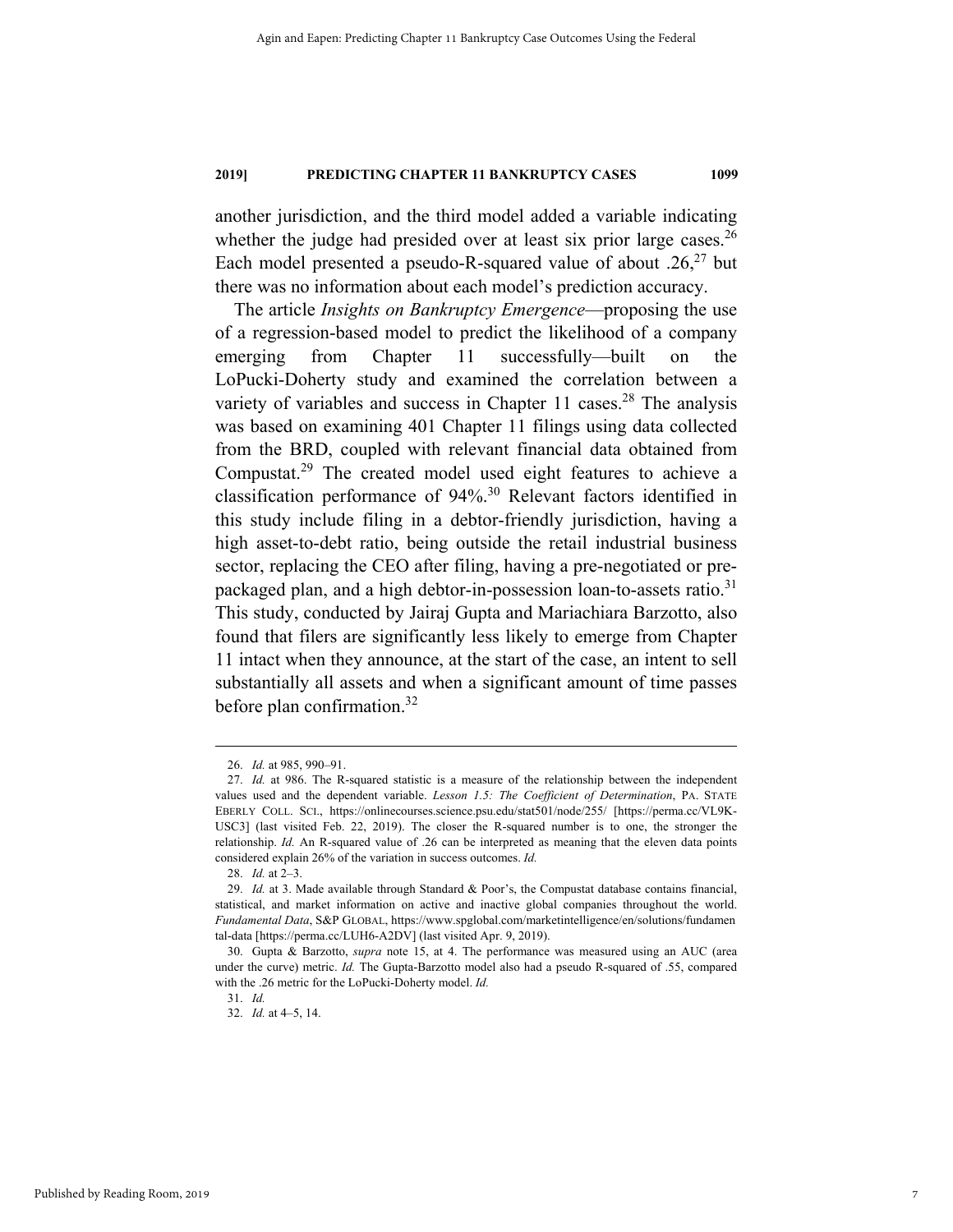Gupta and Barzotto's project built a prediction model to tell whether a company filing Chapter 11 would emerge successfully, defined as when the confirmed Chapter 11 plan either had the company continuing as an independent entity or being acquired through a merger or stock acquisition.<sup>33</sup> The project deemed a Chapter 11 case unsuccessful when the company's Chapter 11 case was dismissed or converted to Chapter 7, or the company's assets were sold in lieu of a merger.<sup>34</sup>

Gupta and Barzotto built their model using multivariate probit regression<sup>35</sup> applied to groups of potential features and then using the features showing the most predictive value.<sup>36</sup> The final model used eight features.<sup>37</sup> Although the classification accuracy of the model was an impressive 94%, the inclusion of one feature in particular calls into question its true predictive power.<sup>38</sup> The model included the length of time, measured in years, from the start of the case to case disposition.<sup>39</sup> This is not information available at the beginning of a Chapter 11 case and, thus, is inappropriate to include in a model attempting to predict, in advance, case results. Also, although not explicitly stated, the 94% accuracy statistic appears to derive from applying the model to the same data used to build the model. In machine-learning terms, the statistic is from the training set instead of a separate-test set.40 Regression models, like any type of machinelearning model, can easily overfit to the data available. In other words, a model that is overfit to its data simply describes what is going on with the data used to create the model but fails to accurately predict results when applied to new cases. Because the model was built on 401 data samples, this draws into some question the model's

 <sup>33.</sup> *Id.* at 4–5, 7.

 <sup>34.</sup> Gupta & Barzotto, *supra* note 15, at 15.

 <sup>35.</sup> Multivariate probit regression is a methodology similar to logistic regression, referenced *supra* note 18.

 <sup>36.</sup> Gupta & Barzotto, *supra* note 15, at 21.

 <sup>37.</sup> *Id.* at 22.

 <sup>38.</sup> *Id.* at 31.

 <sup>39.</sup> *Id.* at 7.

 <sup>40.</sup> *Id.* at 31–32.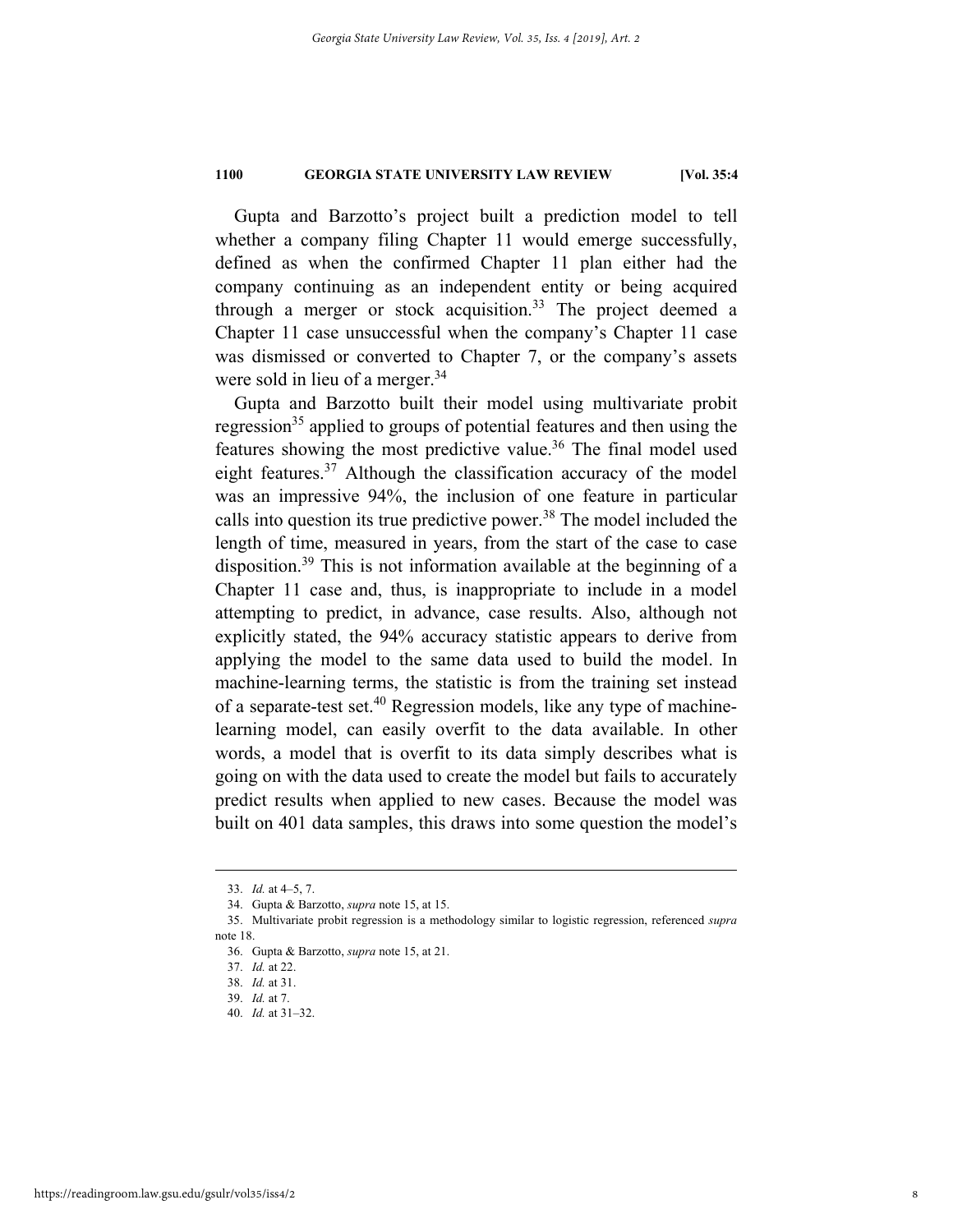ability to predict results against new data. Even so, the authors' ability to reach such a high level of accuracy using a limited number of independent variables demonstrates the strong relationships between initial case information and case results, as well as how statistical systems are capable of describing those relationships.

In *What Drives Bankruptcy Forum Shopping? Evidence from Market Data*, Professor Jared Ellias examined factors behind predicting Chapter 11 case outcomes and concluded that insolvency professionals are better able to predict results for cases filed in Delaware and the Southern District of New York.<sup>41</sup> For his study, he examined data collected on 285 large, corporate bankruptcies combined with pricing information for related financial contracts.<sup>42</sup> He calculated the pricing deviation for each financial contract by taking the square of the gain or loss on the investment when purchased at the start of the bankruptcy case.<sup>43</sup> In theory, the lower the pricing deviation, the more accurately the investors were able to price the financial instrument early in the bankruptcy case. So, although Professor Ellias was not trying to predict outcomes, his methodology was designed to identify the case factors that allow for more accurate prediction.

The study used regression models to evaluate the factors that contribute to more accurate prediction of case outcomes.<sup>44</sup> It found a persistent and statistically significant relationship between filing in Delaware or the Southern District of New York and accuracy in predicting outcomes.<sup>45</sup> In other words, financial investors were more accurate predicting outcomes for cases filed in those two judicial districts. Although the paper focused on this aspect of predictability, other statistically significant factors increasing the predictability of a Chapter 11 case were the presence of private equity in the ownership

 <sup>41.</sup> Jared A. Ellias, *What Drives Bankruptcy Forum Shopping? Evidence from Market Data*, <sup>47</sup> J. LEGAL STUD. 119, 119 (2018).

 <sup>42.</sup> *Id.* at 121.

 <sup>43.</sup> *Id.*

 <sup>44.</sup> *Id.* at 146.

 <sup>45.</sup> *Id.* at 122.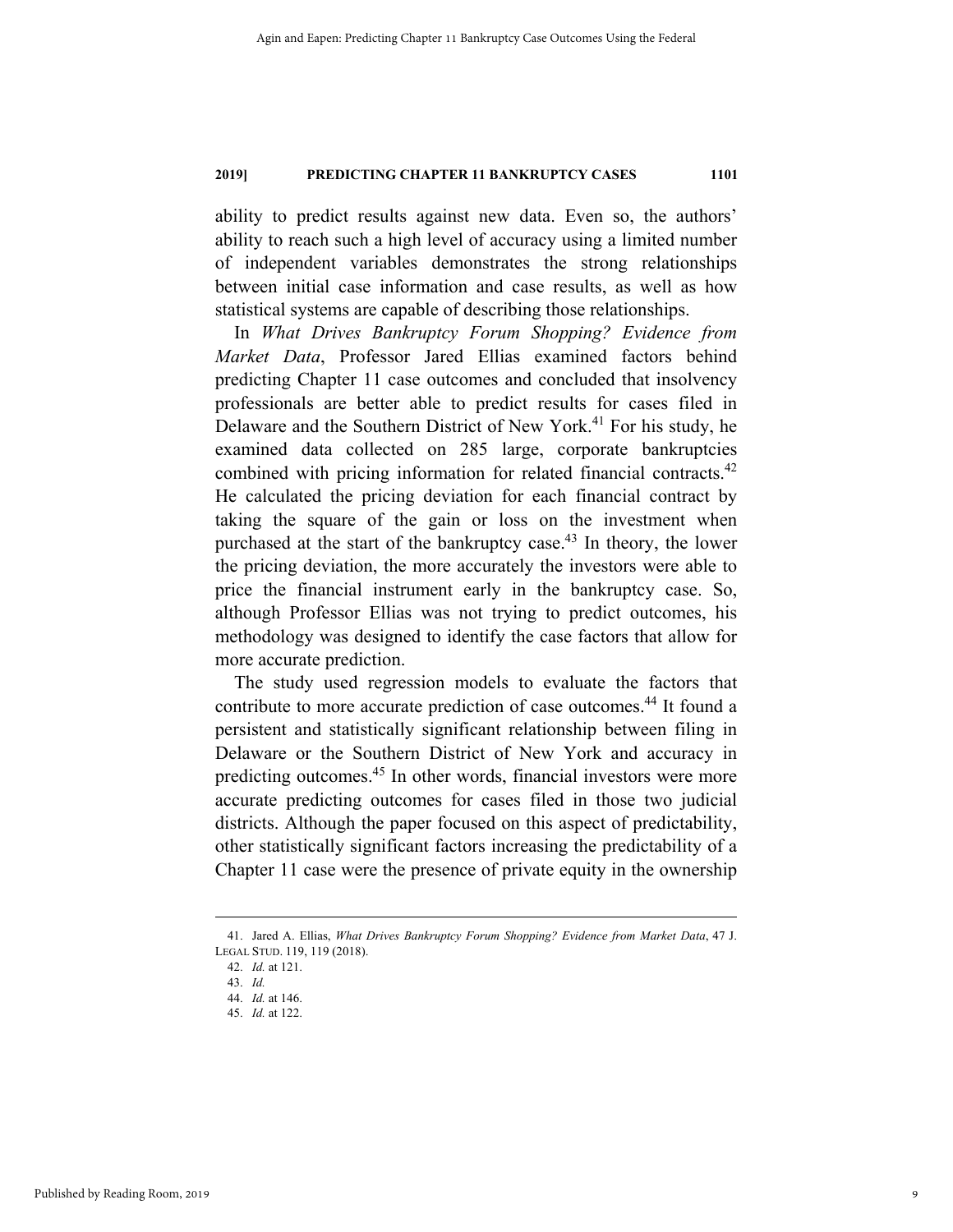structure and the existence of a prepackaged Chapter 11 plan (although pre-negotiated plans did not have the same effect). $46$ 

These recent studies using the BRD and other smaller datasets apply sophisticated regression techniques to identify linear relationships between company information, details of the Chapter 11 case, and the case outcomes. However, modern software makes available a variety of machine-learning tools that can be applied to identify complex patterns in the data and possibly generate better prediction models.

#### *II. The FDJ and the IDB: The Data Used for this Paper*

Prior empirical work analyzing Chapter 11 case outcomes has relied primarily on small samples of the available cases because of the difficulty obtaining usable data for the entire set of Chapter 11 filings. For example, the BRD compiled by Professor LoPucki is probably the most popular data set for researching activity in Chapter 11 cases, but it only contains information on about 1,000 cases. 47 Its contents are limited to those cases filed by public corporations with over \$100 million in assets (measured in 1980 dollars) since 1979.<sup>48</sup> However, since 2007, over 100,000 Chapter 11 cases have been filed.49 Further, obtaining data on a national basis has been difficult in the past. Although anyone can go to a bankruptcy court clerk's office and review case information for free using the PACER access terminals, they must have a  $PACER<sup>50</sup>$  account to access case information over the Internet.<sup>51</sup> The court charges a fee for each docket or document obtained over  $PACER$ <sup>52</sup> making a large-scale

 <sup>46.</sup> Ellias, *supra* note 3, at 133.

 <sup>47.</sup> *A Window on the World of Big-Case Bankruptcy*, UCLA-LOPUCKI BANKR. DATABASE, http://lopucki.law.ucla.edu/ [https://perma.cc/U4LE-TVPC] (last visited September 25, 2018).

 <sup>48.</sup> *Id.*

 <sup>49.</sup> *See Statistics From Epiq Systems*, *supra* note 1.

 <sup>50.</sup> *See* PACER, https://www.pacer.gov/ [https://perma.cc/48EL-WN8K]. PACER stands for Public Access to Court Electronic Records and is the system that lets litigants, attorneys, and the public view dockets and filings in federal court cases.

 <sup>51.</sup> *Id.*

 <sup>52.</sup> Currently, documents or dockets cost 10 cents per page, or a maximum of \$3.00 a document. *Id.*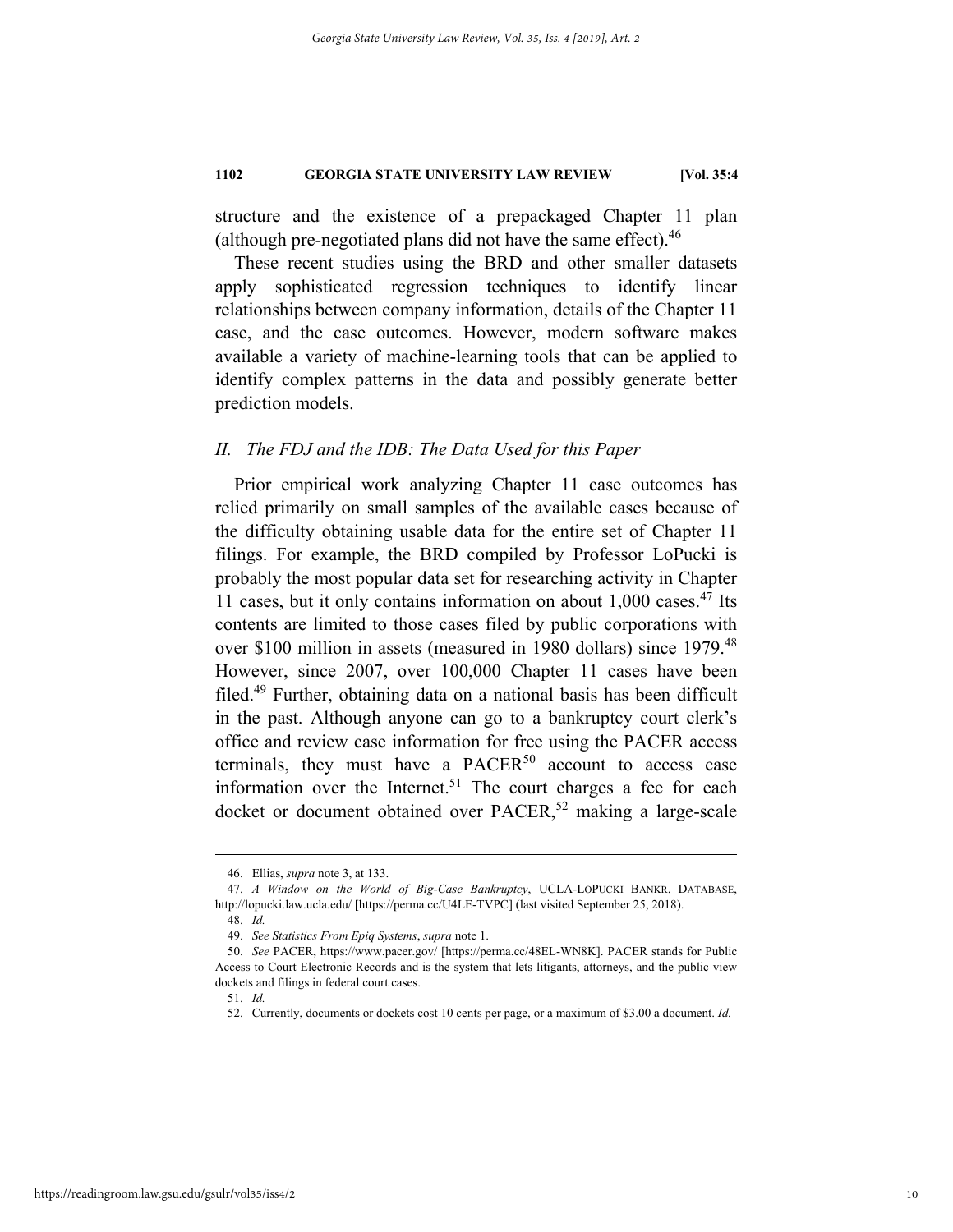exploration expensive. A number of companies assemble documents filed in Chapter 11 cases, but their collections typically exclude some filings, particularly those in smaller Chapter 11 cases.<sup>53</sup> Obtaining large-scale data from these companies for research purposes is also difficult. Finally, extracting structured data from papers filed with the bankruptcy courts, although doable, is a daunting task, requiring significant expertise in natural-language processing systems.<sup>54</sup>

In 2017, the Federal Judicial Center, in conjunction with the Administrative Office of the U.S. Courts (AOUSC), made data available for almost ten years of bankruptcy case filings through its Integrated Database  $(IDB).<sup>55</sup>$  For each bankruptcy case, the Bankruptcy IDB provides 126 items of information plus a unique case key. A code book provides details about each item of information in the database.<sup>56</sup> Although the data does not contain debtor names, tax identification numbers, or other personally identifiable information, each record includes the docket number and district, allowing a researcher to look up a particular case on PACER.

 <sup>53.</sup> BUSINESSBANKRUPTCIES.COM, https://businessbankruptcies.com/ [https://perma.cc/B42H-M6FD] (last visited Feb. 22, 2019); *Frequently Asked Questions About Our Services and Database of Chapter 11 Bankruptcy Documents*, CHAPTER11LIBRARY.COM, http://www.chapter11library.com/Faq.a spx [https://perma.cc/FRK2-X3B9 ] (last visited Feb. 22, 2019); INFORUPTCY, https://www.inforuptcy.com/marketplace [https://perma.cc/XLV4-4Q32 ] (last visited Feb. 22, 2019); *Overview: Business Bankruptcy Research & Information from BrankruptcyData.com*, BANKRUPTCYDATA, http://www.bankruptcydata.com/p/bankruptcydata-overview

<sup>[</sup>https://perma.cc/BJ85-ZS5F] (last visited Feb. 22, 2019) (providing examples of companies that collect and resell business bankruptcy information).

 <sup>54.</sup> For an example of the techniques involved, see Gunnvant Saini, *How I used Natural Language Processing to extract context from news headlines*, TOWARDS DATA SCIENCE, (Apr. 12, 2018) https://towardsdatascience.com/how-i-used-natural-language-processing-to-extract-context-from-news-

headlines-df2cf5181ca6 [https://perma.cc/XL4S-B53D]; *see also* Michael J. Bommarito II, Daniel Martin Katz, & Eric M. Detterman, *LexNLP: Natural language processing and information extraction for legal and regulatory texts*, AIRXIV.ORG (June 10, 2018), https://arxiv.org/abs/1806.03688 [https://perma.cc/Q4WD-Z3FM].

 <sup>55.</sup> *Integrated Database (IDB)*, FED. JUD. CTR., https://www.fjc.gov/research/idb [https://perma.cc/T5RM-GDNP] (last visited Feb. 22, 2019) (retaining bankruptcy data on cases filed, terminated, and pending from FY 2008 to 2017).

 <sup>56.</sup> *See generally* BANKRUPTCY PETITION NEWSTATS SNAPSHOTS DATABASE BPNS DATABASE CODEBOOK, FEDERAL JUDICIAL CENTER (Jan. 2018) [hereinafter IDB CODE BOOK]. The IDB Code Book

is available for download at https://www.fjc.gov/sites/default/files/idb/codebooks/Bankruptcy%20Code book%202008%20Forward%20%28Rev%20January%202018%29.pdf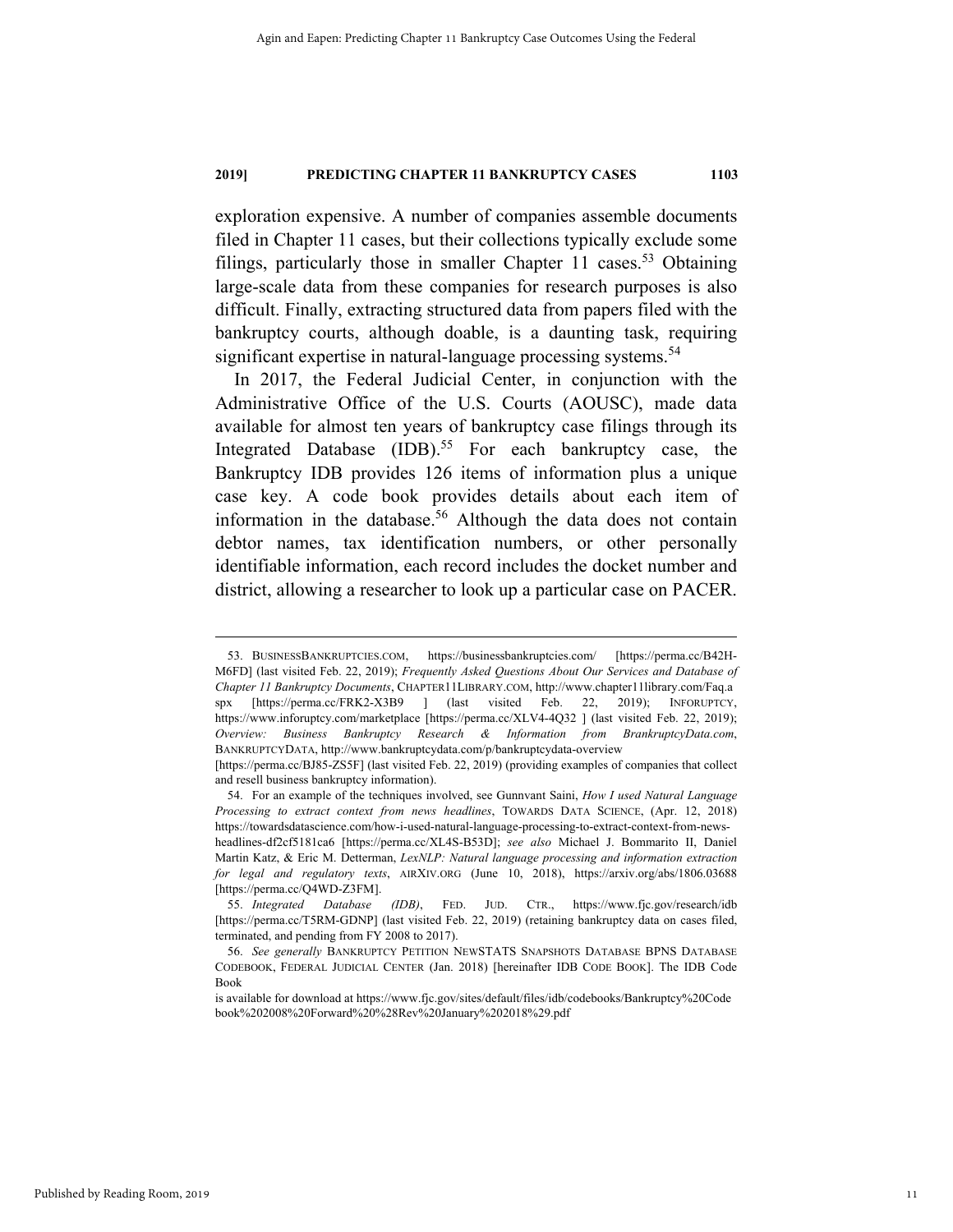The substantive information provided for each case is actually very limited. The IDB contains information about case opening and closure activity and final case disposition. For Chapter 11 cases, the IDB provides some summary financial information. However, information from the schedules and statement of financial affairs themselves and information about activity during the case is not available.

For this project, the authors extracted from the IDB information about every Chapter 11 case filed between fiscal year 2008 through fiscal year  $2017$ <sup>57</sup> When the authors excluded duplicate entries, a total data set of 118,725 cases remained. Some additional cases were removed from the analysis during the data review stage of the project. The authors removed 8,060 cases that were less than two years old that had not yet been disposed. The authors also removed 1,345 cases that were transferred to new districts, filed in error, or dismissed in error, as well as a minor number of additional cases with other data errors. The final data set used included 109,320 Chapter 11 cases. Although the authors removed cases that had been consolidated into a lead case for procedural purposes, cases identified as substantively consolidated cases were left in the dataset.<sup>58</sup>

Some of the information available in the IDB includes:

- The type of debtor;
- The nature of the business;
- Estimated assets, liabilities, and number of creditors, taken from the Chapter 11 petition;<sup>59</sup>

 <sup>57.</sup> *Integrated Database (IDB)*, *supra* note 55. The federal court system runs on a fiscal year ending September 30th. *Id.* To create the IDB data, the AOUSC creates a snapshot of each case filed or open during the prior fiscal year. *Id.*

 <sup>58.</sup> *Id.* About 1,077 substantively consolidated cases remained in the data set. *Id.* This excludes cases jointly administered at the start of the cases and later substantively consolidated. *Id.* One issue with removing substantively consolidated cases is that the Bankruptcy IDB does not directly identify the surviving case when two or more cases are substantively consolidated. *Integrated Database (IDB)*, *supra* note 55.

 <sup>59.</sup> IDB CODE BOOK, *supra* note 56. The Chapter 11 petition requires the debtor to estimate the amount of assets, amount of debt, and number of creditors by selecting from a range of options. *Id.* Each "range" receives a different code in the IDB, and because the selections available change from time to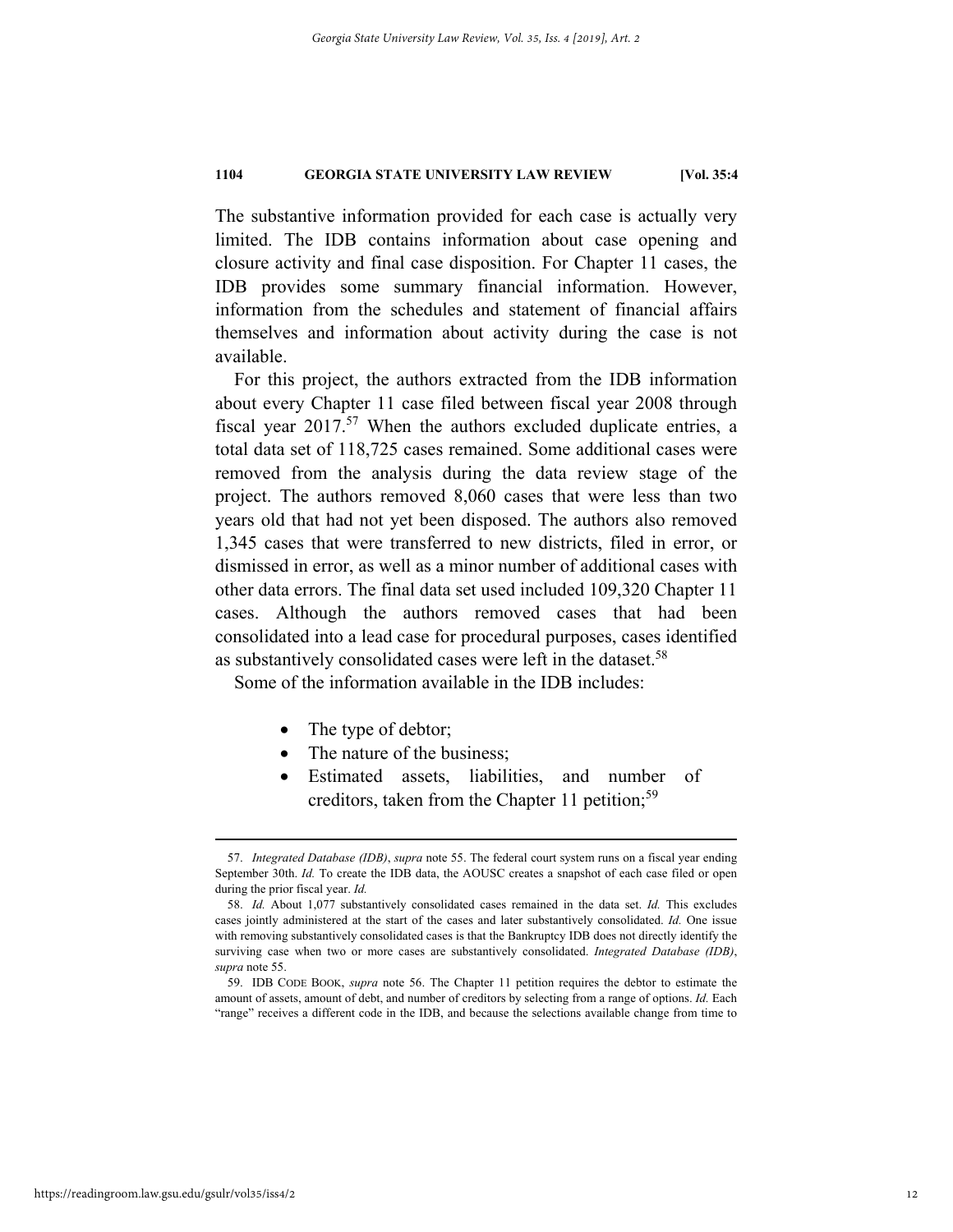- Amounts of assets, real property, personal property, unsecured debt, secured debt, and priority debt, each taken from the summary of schedules filed with the debtor's schedules;
- Information about related and consolidated cases;
- Disposition codes, providing information about whether a case was converted or dismissed;
- Chapter 11 percentage dividend, where applicable;
- Chapter 11 future payments.

For the most part, all of the data was used for model development; however, a number of available fields were removed because they were either too sparse to provide usable information for a model<sup>60</sup> or because they were too closely related to matters at the end of the case (and thus inappropriate for use for a model designed to predict end results based on initial case information). In addition to using the filing date for each case, additional features were built based on the month in which the case was filed and the day of the week that the case was filed (for example, a Monday versus a Friday). One feature was the judicial district where a case was filed, and an additional feature included the specific office within a judicial district. Although the data set included the zip code for the debtors' principal places of business, this feature was removed from the dataset to reduce file sizes. However, the zip codes for the county in which the debtors were located were retained as a feature.

Before they could build a model, the authors needed a suitable label or dependent variable against which to train and test the model. The authors wanted to try to predict one of three case outcomes:

time, some revisions to the data were needed to make the options uniform throughout the dataset. *Id.* 60. Sparse data refers to fields where a large percentage of the needed data is missing. Oscar Wärnling & Johan Bissmark, *The Sparse Data Problem Within Classification Algorithms*, (June 5, 2017) (unpublished Bachelor's thesis, Royal Institute of Technology, Stockholm, Sweden), DD142x, http://www.diva-portal.se/smash/get/diva2:1111045/FULLTEXT01.pdf [https://perma.cc/YGP8- PWSB]. The term is also sometimes used to refer to situations where almost all of the data points have the same value. ANDREW GELMAN & JENNIFER HILL, DATA ANALYSIS USING REGRESSION AND MULTILEVEL/HIERARCHICAL MODELS 529–44 (2006).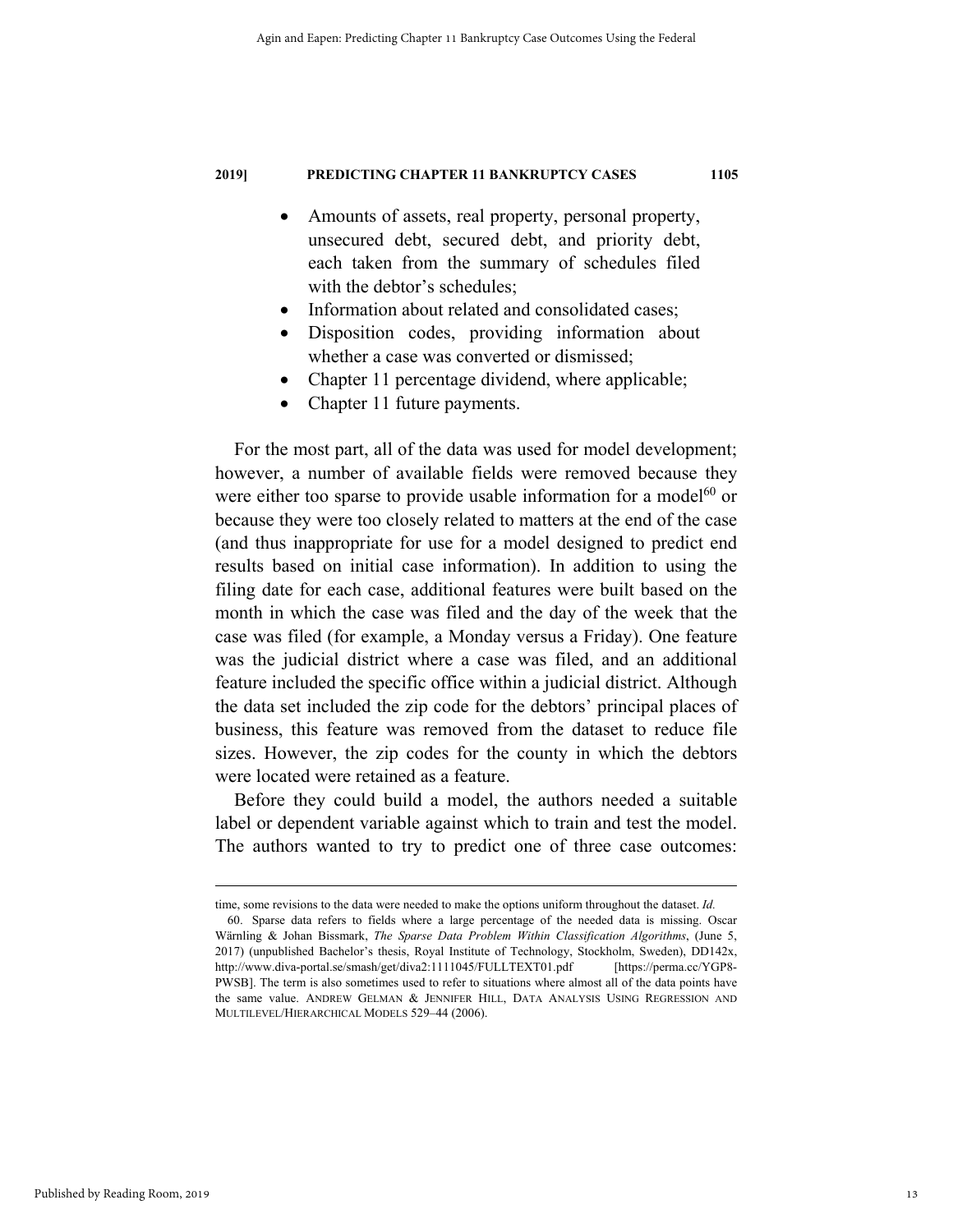dismissal, conversion, or viability (defined as a case that either obtained confirmation of a Chapter 11 plan or lasted long enough for plan confirmation to be a viable outcome). A case received the "dismissed" label if one of the dismissal disposition codes was found and the case was still a Chapter 11 case when it closed. A case received the "converted" label if it was no longer a Chapter 11 case when it closed.<sup>61</sup> All other cases were treated as "viable" cases.<sup>62</sup> Of the total data set, 45.14% of the cases were classified as viable, 19.87% were converted to another case under the bankruptcy code,  $63$ and the rest of the cases were dismissed by the court.<sup>64</sup> Because of the difficulties in testing against three different labels, a second data set was built that combined the converted and dismissed cases into a single "non-viable" outcome, and the potential machine-learning systems were also evaluated using this two-outcome data set.<sup>65</sup>

As a result, the models that the authors built were being designed to test for different outcomes than the Gupta-Barzotto and LoPucki-Doherty models. Those models sought to predict whether a company would be able to continue, post-bankruptcy, as an independent, operating business. The authors' models sought to examine whether a debtor could obtain plan confirmation, either as a stand-alone operating business—as part of a sale or merger—or after a § 363 sale of substantially all of its assets. Prior models have been limited in terms of the amount of data available, as well as the scope of the cases available for examinations; these models were limited to the largest Chapter 11 cases. Although the authors' use of the IDB allows

 <sup>61.</sup> *Integrated Database (IDB)*, *supra* note 55. The authors are aware that many Chapter 11 cases, especially smaller ones, involve a sale of substantially all assets under 11 U.S.C. § 363, after which the case is converted to Chapter 7 to allow a Chapter 7 trustee to complete the remaining tasks in the case, explore preference and fraudulent conveyance claims, and handle final distributions of funds. *Id.* Although these cases could be considered a success, the data in the IDB is not sufficient to identify these situations. *Id.*

 <sup>62.</sup> *Id.* An analysis of the data demonstrated that the two Chapter 11 plan codes only applied to a subset of cases with confirmed Chapter 11 plans and also were apparently not consistently used by all judicial districts. *Id.* The IDB does not contain a specific code indicating whether a Chapter 11 plan was confirmed. *Id.*

 <sup>63.</sup> *Integrated Database (IDB)*, *supra* note 55 (mostly Chapter 7 liquidation cases).

 <sup>64.</sup> *Id.*

 <sup>65.</sup> *Id.*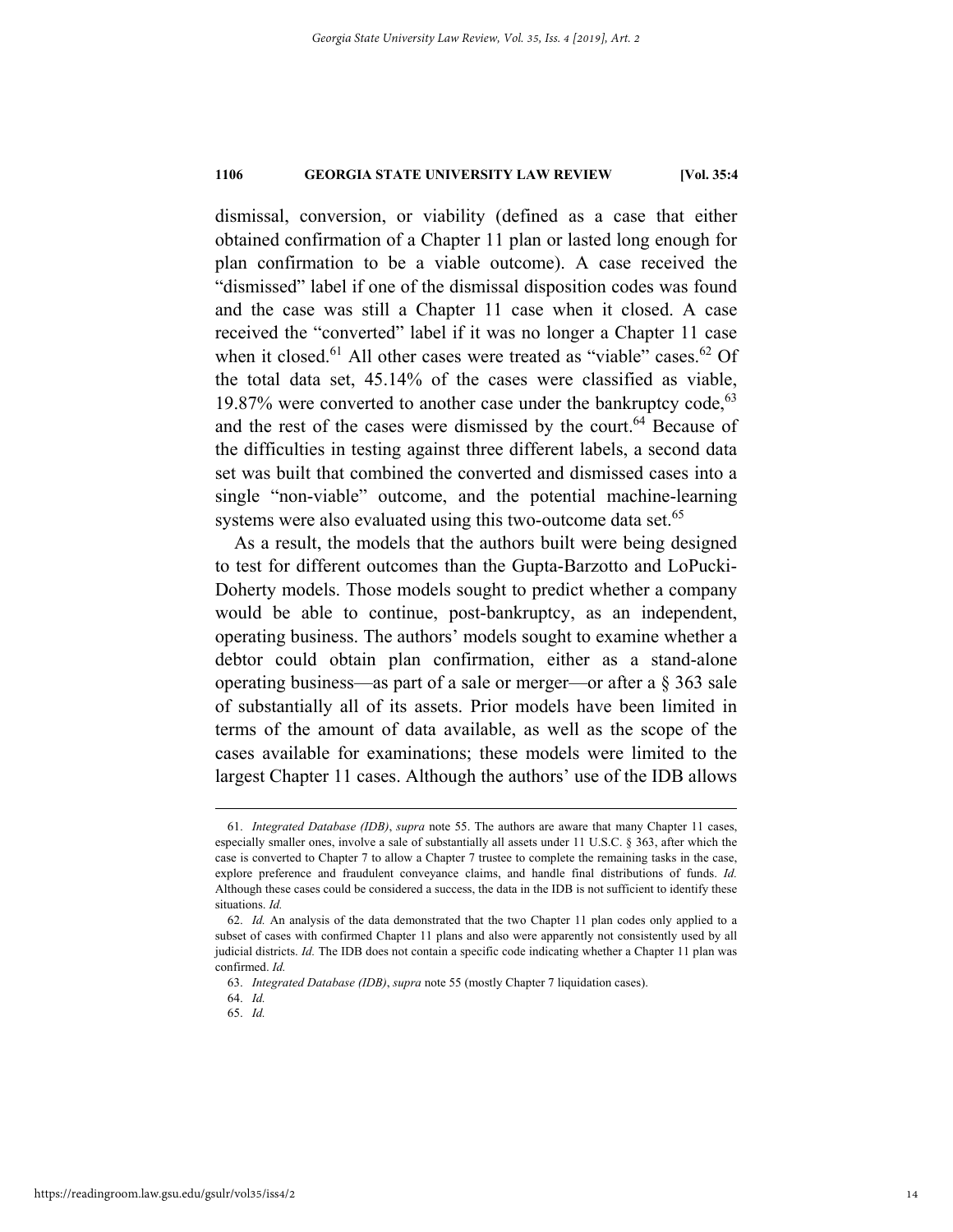access to a much larger data set and the ability to examine cases of every size and type, it limits the scope of information available about each case. The IDB does not contain information sufficient to generate the success variable used in the Gupta-Barzotto and LoPucki-Doherty models, and it also does not contain the information needed to engineer the types of features used in those models. This particular project is limited to seeing what kinds of results can be obtained using the Bankruptcy IDB, without significant feature engineering. Better results could almost certainly be obtained by adding the kinds of financial and characteristic information available in the BRD and by engineering additional features.

#### *III. Application of Standalone Algorithms*

The authors' initial attempts to build a predictive system using the Bankruptcy IDB data were performed using standard machine-learning algorithms available through the SciKit-Learn library.<sup>66</sup> The three-label data set was used initially, followed by the two-label data set. Using three labels, the authors built models to predict whether particular cases would be dismissed, converted, or remain viable as a Chapter 11 case. Results were judged against a baseline of .45.67 The use of a label with three categorical outcomes did limit the types of algorithms available. The data was examined using a K-nearest-neighbors (KNN) classifier and a decision-tree classifier. In each case, 20% of the data set was set aside for validating the models.<sup>68</sup>

 68. The 20% is referred to as the test data, whereas the remaining 80% of the case data is referred to as the training data. The training data is used to build the machine-learning model, and then the model is

 <sup>66.</sup> *See* SCIKIT LEARN, https://scikit-learn.org/stable/ [https://perma.cc/HA7A-SRRQ] (last visited Jan. 30, 2019). SciKit Learn is a library of classes and functions available within the Python programming ecosystem, which allows the programmer to apply a broad variety of machine-learning algorithms to data. *Id.*

 <sup>67.</sup> Baseline accuracy refers to the prediction accuracy that could be obtained without the use of the machine-learning model, and thus serves as a measure of whether the model is statistically useful. Rama Ramakrishnan, *Create a Common-Sense Baseline First*, TOWARDS DATA SCIENCE (Jan. 12, 2018), https://towardsdatascience.com/first-create-a-common-sense-baseline-e66dbf8a8a47

<sup>[</sup>https://perma.cc/UJ4K-VGRV]. In this case, if a person simply assumed that all cases were viable Chapter 11 cases, that person would be correct 45% of the time. *Id.*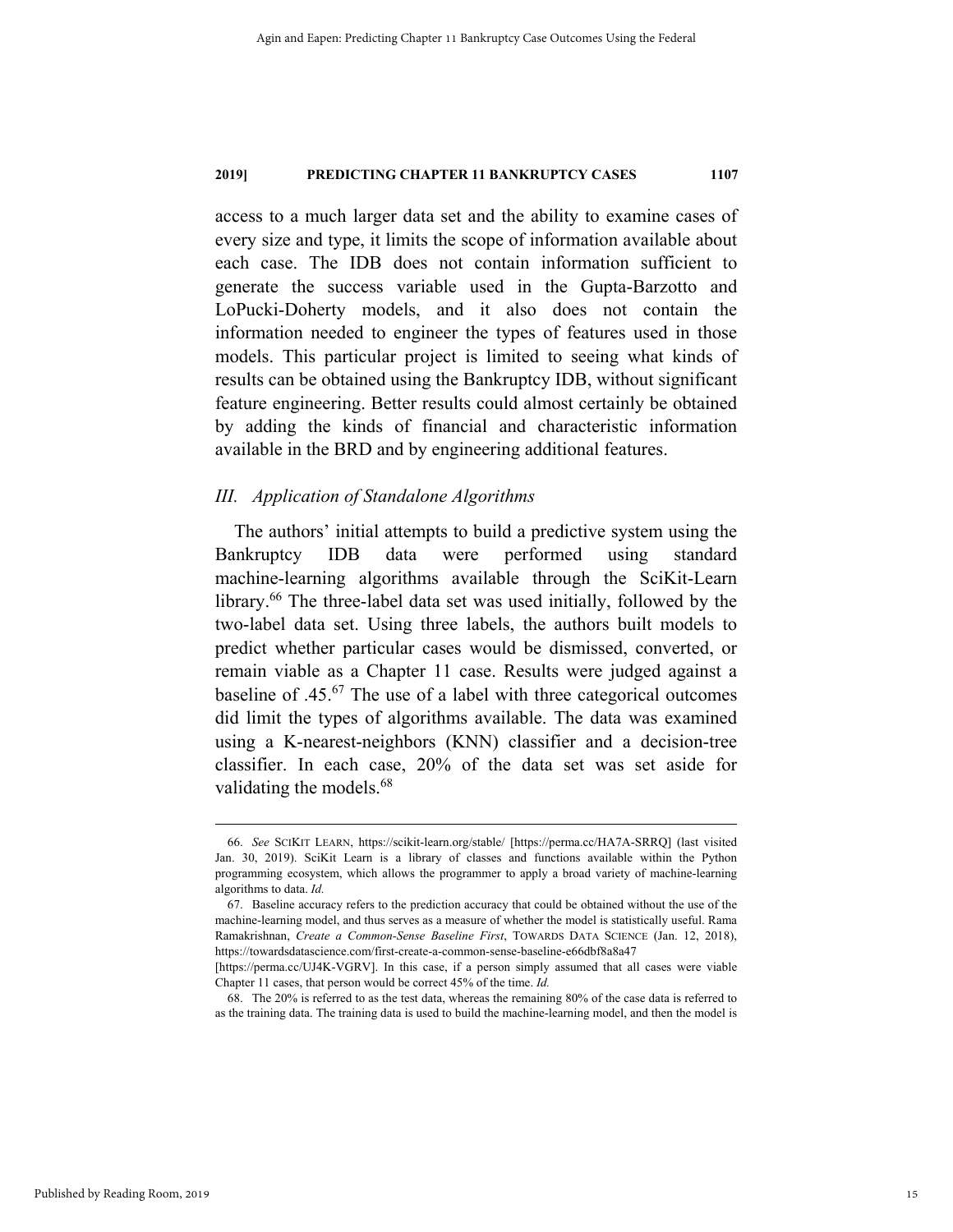The KNN classifier predicts categories by comparing an unknown data record with similar instances for which the results are known. It operates by measuring similarities between two records based on their features, creating a "distance score" for each set of records within the data set. The algorithm makes a prediction about which class a particular record falls into by looking at the records with the smallest distance scores (its nearest neighbors) and assuming that the record falls into the same category as its neighbors. For example, if the algorithm is set to look at the five nearest neighbors for a particular Chapter 11 case, and three of the five most similar Chapter 11 cases converted to Chapter 7, the algorithm will predict that the Chapter 11 case being tested will also convert to Chapter 7.

An initial model was built using the SciKit-Learn KNeighborsClassifier (a form of KNN classifier) and was set to look at the 100 nearest case filings while weighting those 100 nearest cases based on their distance from the case being tested—in other words, the most similar cases were treated as more relevant. The results on the training set were impressive; the model was able to discern outcomes with 99.9% accuracy. However, the model generated did not do as well on the test set that had been set aside. Accuracy on the test set was only 47%, only slightly above the baseline metric. In short, the algorithm was able to do a good job describing the data used to build a model, but that model failed to generalize to new data.

An alternative model was built that used fewer neighbors but did not use distance weighting. This methodology avoided the extreme overfitting demonstrated by the weighted model while showing similar accuracy on the test data. It had a 57% accuracy on the training data and a 48% accuracy on the test data. However, despite the model's ability to perform better than random guessing, its ability to sort cases into the three categories of converted, dismissed, and viable was not much above the baseline.

applied to the test data to determine how well it performs.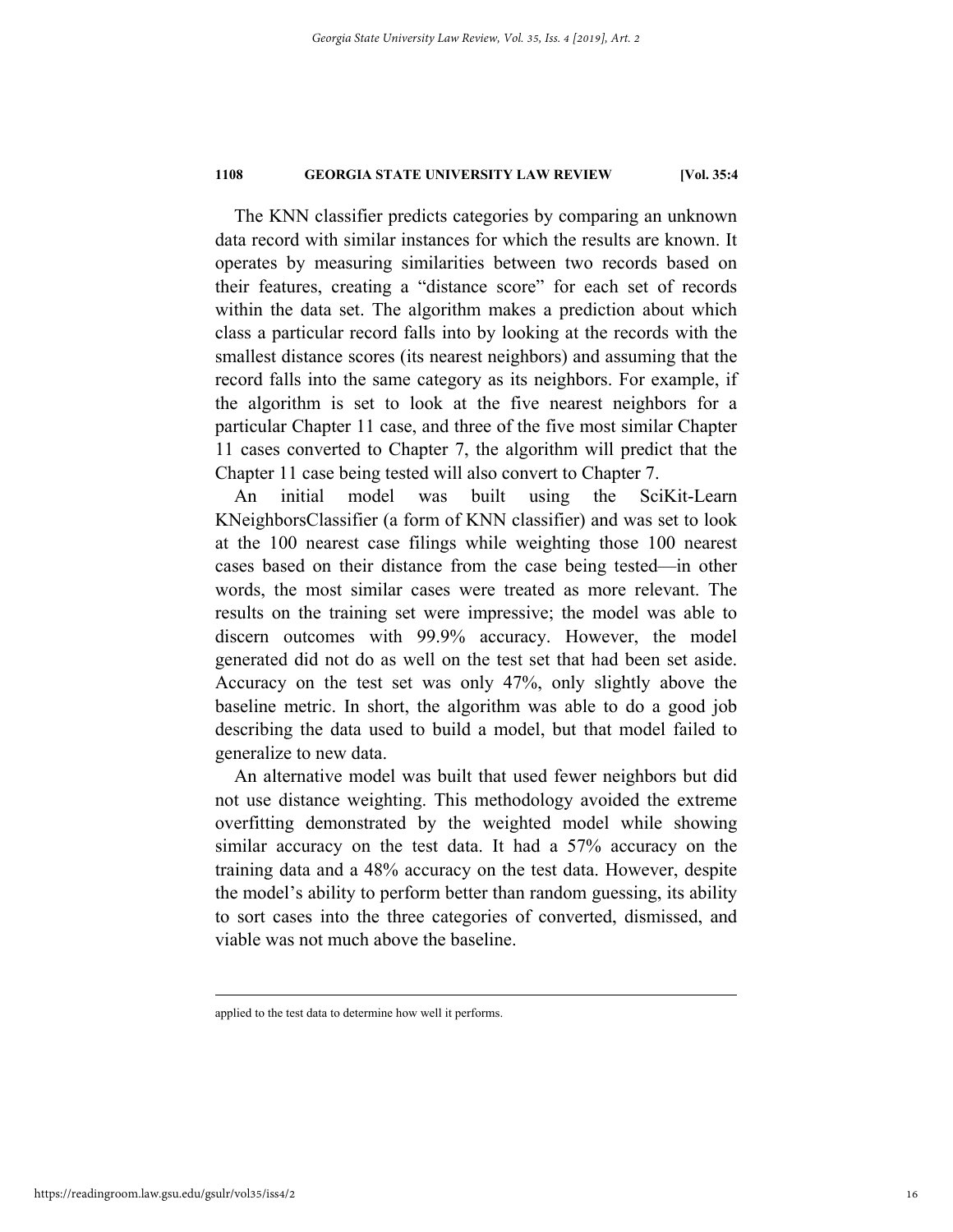Better results were obtained with a decision-tree algorithm. A decision tree is a branched structure where the branches are controlled by choices made about the features in our data set.<sup>69</sup> The ends of the branches—called leaves—represent the potential outcomes—called class labels.70 The branches themselves represent conjunctions of features that lead to those class labels.<sup>71</sup> A very simple decision tree might look like this:



At each branch, we examine a different feature variable and make a choice about it—sorting some cases down one branch and the other cases down the other branch. Each data set representing a separate bankruptcy case ends up located in a particular leaf at the end of the decision tree and is assigned a prediction based on the actual results for the majority of the cases that ended up in that leaf. Decision-tree algorithms use statistical measures of accuracy to design the tree to generate the best results. The algorithm determines which data

 <sup>69.</sup> KEVIN D. ASHLEY, ARTIFICIAL INTELLIGENCE AND LEGAL ANALYTICS 110–11 (Cambridge Univ. Press, 2017).

 <sup>70.</sup> *Id.*

 <sup>71.</sup> *Id.*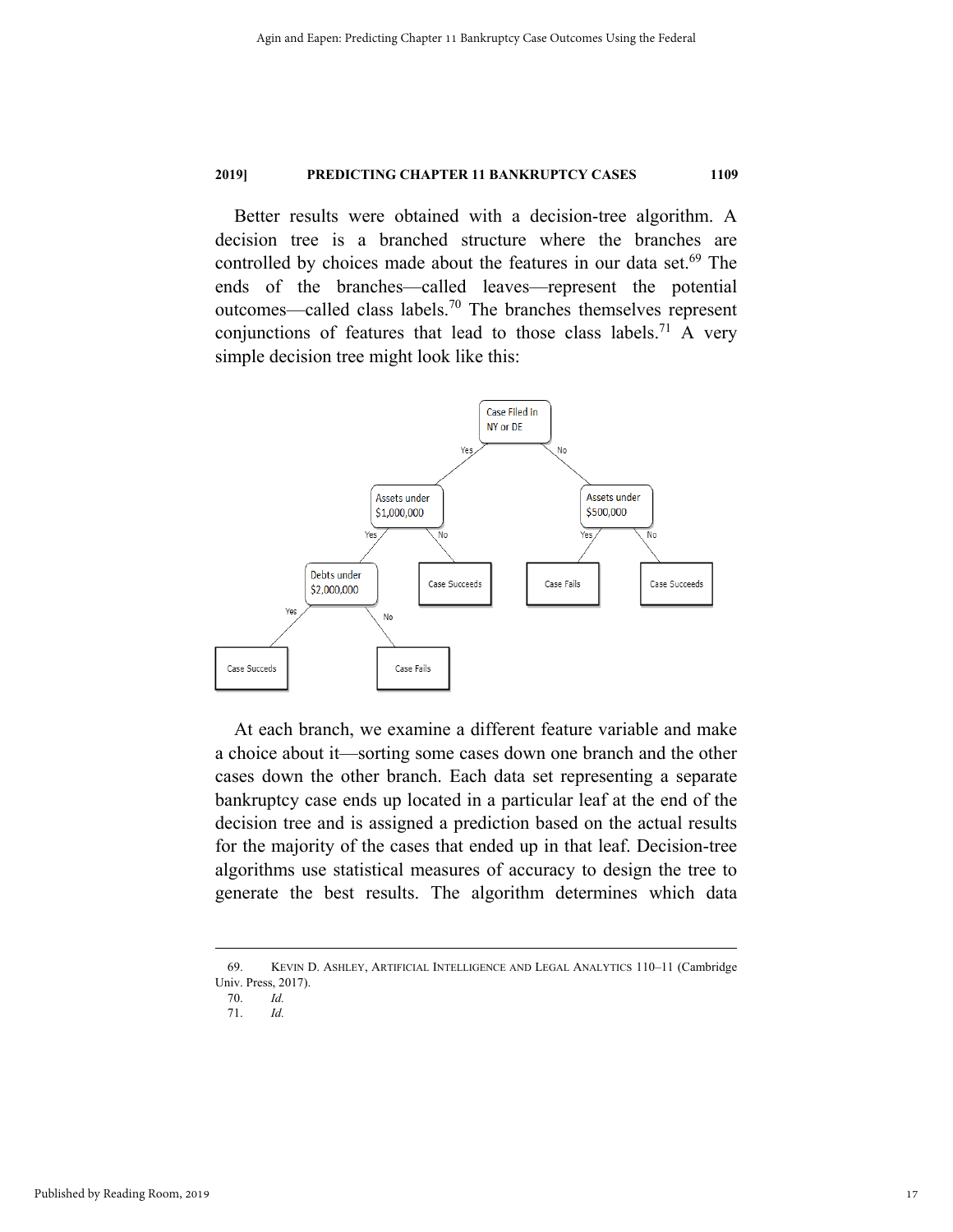feature to examine at each branch and the rule that sends a case down one branch as opposed to another.

For this project, the authors built a decision-tree model using the SciKit-Learn DecisionTreeClassifier. Decision trees can easily overfit, and the initial model built was no exception, achieving accuracy of 99.93% on the training data. Efforts were made to generalize the model by reducing the number of splits used by the decision-tree algorithm and preventing splits when the number of samples in a node became too small. The best results were obtained by limiting the number of splits in the tree to twenty levels and requiring a node to have at least 110 cases in it to split further. This produced models with training accuracy of about 70% and accuracy of about 65% on the test data.<sup>72</sup> Although above baseline numbers, this decision-tree model did not obtain high-accuracy results.

Better prediction results were obtained when the system attempted to predict between two outcomes instead of three. To build a two-outcome model, converted and dismissed cases were combined into a single category called non-viable. The models were then trained to predict whether a particular case was viable or nonviable—that is, either dismissed or converted as opposed to the viable category. A decision-tree-classifier algorithm was able to predict between two outcomes with 80% accuracy on the training data and  $76\%$  accuracy on the test data.<sup>73</sup> Compared with a baseline of 54.86%, this model showed both better performance over the baseline than the three-outcome model and better overall accuracy.<sup>74</sup>

 <sup>72.</sup> The decision-tree model was tuned using a grid search adjusting both the number of branch splits and number of minimum data points required for a split in order to find the optimum combination of parameters.

 <sup>73.</sup> This model used a maximum of twenty-five layers and required 170 data points in order to split further at a particular point. The model, when trying to predict viability, had on the test data a precision of .75, a recall of .69, and an F-score of .72.

 <sup>74.</sup> A random forest decision-tree algorithm was also applied to the two-outcome data. A random forest decision-tree model reduces overfitting problems by generating a number of decision trees and combining them into a generalized model. Slight improvements were obtained over the standard decision-tree model. A random forest decision-tree model was able to predict between two outcomes with 80.4% accuracy on the training data and 77.3% accuracy on the test data.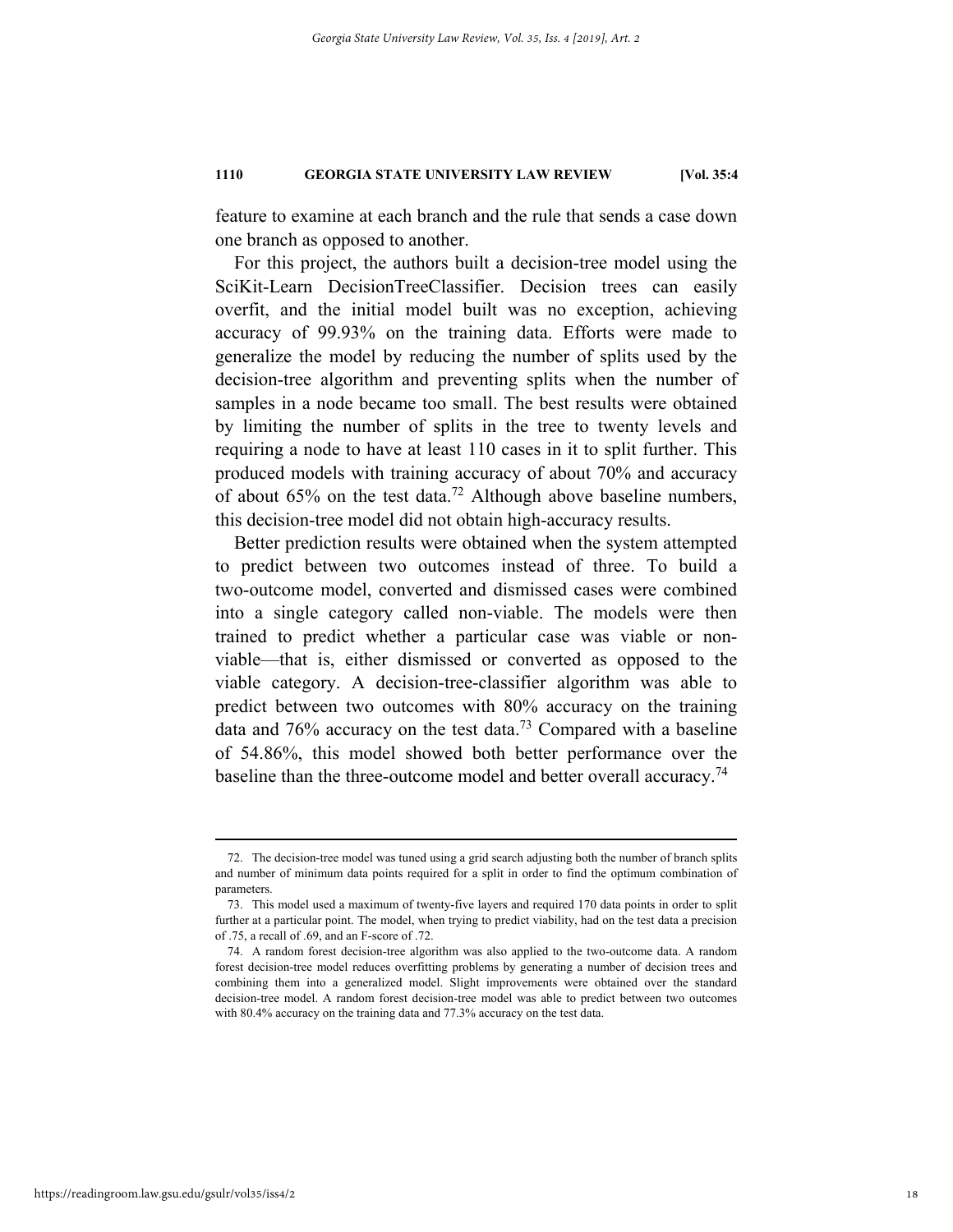#### *IV. The Decision Options Ensemble System and Results*

Evaluating potential algorithms to generate appropriate models can be a slow process, and similar or superior results can often be obtained using ensemble systems. When using the techniques discussed above, each type of algorithm has to be evaluated separately. This means building an additional code block to run and test the algorithm and manually adjusting the parameters for each algorithm to identify the combination of parameters that produce the best results. Sometimes changes need to be made to the data set itself to accommodate a particular algorithm. Ensemble systems, which test a number of different algorithms automatically, help avoid this extra work. They also allow the application of multiple algorithms to a particular problem, which can produce superior results.

To test the ensemble methods, the authors deployed a combination of statistical modeling and neural networks to create a model that is able to predict if a bankruptcy case is going to be viable or not. Thus, this model is making a binary prediction.

The authors used an AI platform, Decision Options Technology  $(DoT)$ ,<sup>75</sup> that incorporates over 100 statistical-modeling algorithms and neural-network optimizers. It is able to consume raw data and transform the data to be amenable to modeling in the pre-processing stage. Once the data is cleaned and organized, the platform can conduct feature engineering—that is, select the attributes that are most valid for the problem being solved. In large datasets, it also does sampling with an objective of no information loss. These steps reduce the amount of data that needs to be fed into the modeling process and allows the system to quickly evaluate a large number of possible algorithms. We then optimize these engines by fine-tuning parameters that control the algorithms. For example, the neural net could have many different layers, and the number of neurons in each layer can vary. Additionally, convergence of the modeling process depends on the initial conditions specified as well as the optimizer

 <sup>75.</sup> *See generally* DECISION OPTIONS, http://www.decisionoptions.com/ [https://perma.cc/RGC6- MTCH] (last visited Feb. 22, 2019) (DoT is a product of Decision Options).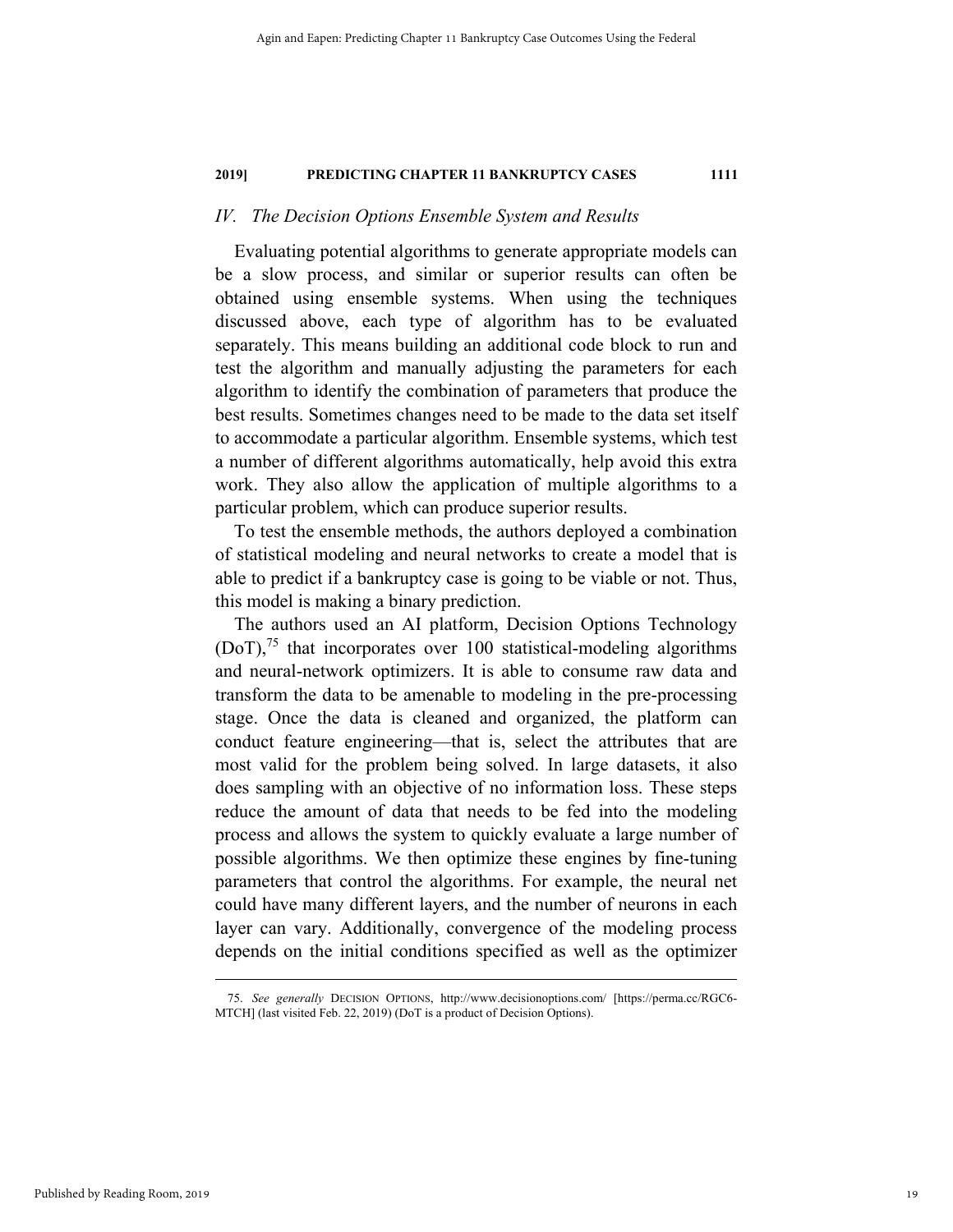used. Thus, for the selected mathematical techniques, we create hundreds of models that differ in their configurations, each producing a different level of confidence and robustness. The technology works from the cloud and uses heavy, parallel processing to create usable models within the allocated time.

During the modeling phase, the authors ran statistical algorithms and neural nets and selected those showing the highest robustness. In making the selection of the best approaches, the authors used what is called a "[ten-fold] cross-validation."76 One issue with ensemble modeling is that it is easy to overfit the data—that is, the system can make models with very high confidence using the data presented but fail when used on new data. These models will not be useful in practice. To avoid this, we take the entire dataset and divide it into ten different pieces. We take extreme care not to have duplicates in these ten, mutually exclusive bundles of data. Then we create a model taking nine of the data bundles described to make the model and then test the model on the remaining tenth bundle. The confidence of this model is indicative of robustness as we are testing on unseen data. We repeat this process ten times, each time making a different bundle to be the test bundle and the remaining nine used in training the model. We then average the confidence levels across the ten models to get an estimate of expected confidence of the mathematical approach if used on unseen data.

Once the authors selected the best mathematical technique by comparing hundreds of techniques using the cross-validation process described above, they generated models using these techniques, each able to make predictions at different confidence levels. In the problem described in this paper, the authors ended up with eighteen different techniques; some statistical and others neural net based. The authors created an ensemble model by wrapping these models using a weighted-voting mechanism.<sup>77</sup> That is to say, the ultimate predictions

 <sup>76.</sup> ASHLEY, *supra* note 69, at 113.

 <sup>77.</sup> *See generally* D. Optiz & R. Maclin, *Popular Ensemble Methods: An Empirical Study*, 11 J. ARTIFICIAL INTELLIGENCE RES. 169 (1999).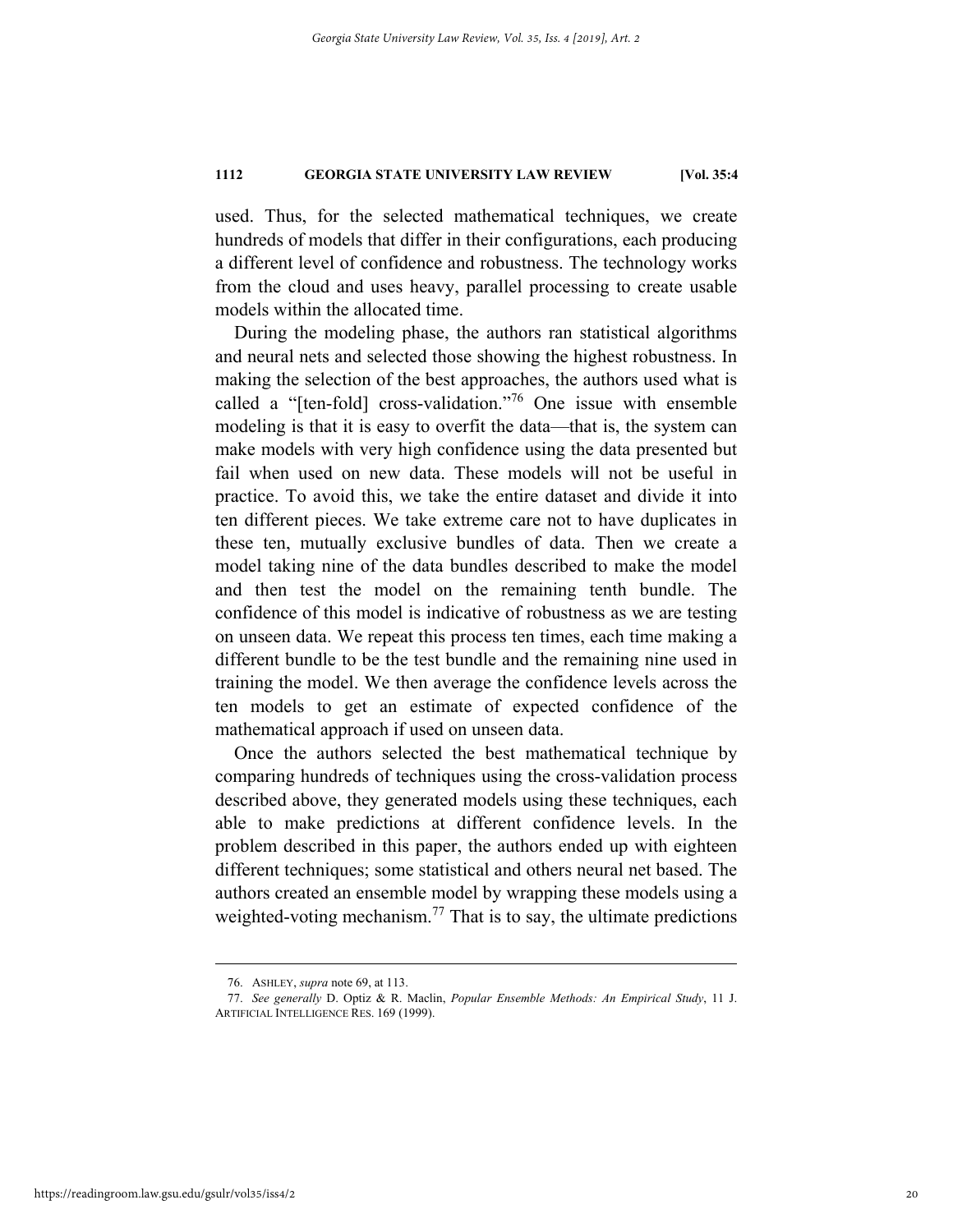made by the ensemble model is a sort of weighted consensus of the eighteen models that passed the robustness test. This allows us to further enhance the usefulness and validity of the modeling process.

The ensemble model described shows about 75% confidence in correctly predicting for both classes. We see approximately the same confidence level in random split hold-out data. Because the confidence level is produced by cross-validation, we expect this to be the case if the model is applied on newly arriving data. This means that if it were to predict if a case is viable at inception using the characteristics of the case (when the outcome was not known), we would be correct three-fourths of the time. Because the model will make a probabilistic prediction for a new case—that is, it will give a probability that the case will be viable—the results can be further interpreted in practice.

#### ANALYSIS

The results from this project provide a number of insights to guide future activity in building prediction systems for Chapter 11 cases. Both the manual decision-tree model and the ensemble model generated similar accuracy results, showing a demonstrated ability to correctly identify whether a particular Chapter 11 case is viable about 75% of the time. This result is significantly better than the baseline of 55%, which someone may achieve by simply assuming that all cases fail or by guessing randomly. On the other hand, model accuracy is substantially below that claimed for the Gupta-Barzotto model discussed earlier. This is possibly because accuracy numbers for that model were only reported for the training information or possibly because of the richer information available in the BRD compared with the Bankruptcy IDB.<sup>78</sup> On the other hand, the models described here can be applied to all bankruptcy cases, not just the large capital cases tracked by the BRD.<sup>79</sup> The larger dataset used also allows for

 <sup>78.</sup> Gupta & Barzotto, *supra* note 15, at 31.

 <sup>79.</sup> *A Window on the World of Big-Case Bankruptcy*, *supra* note 47.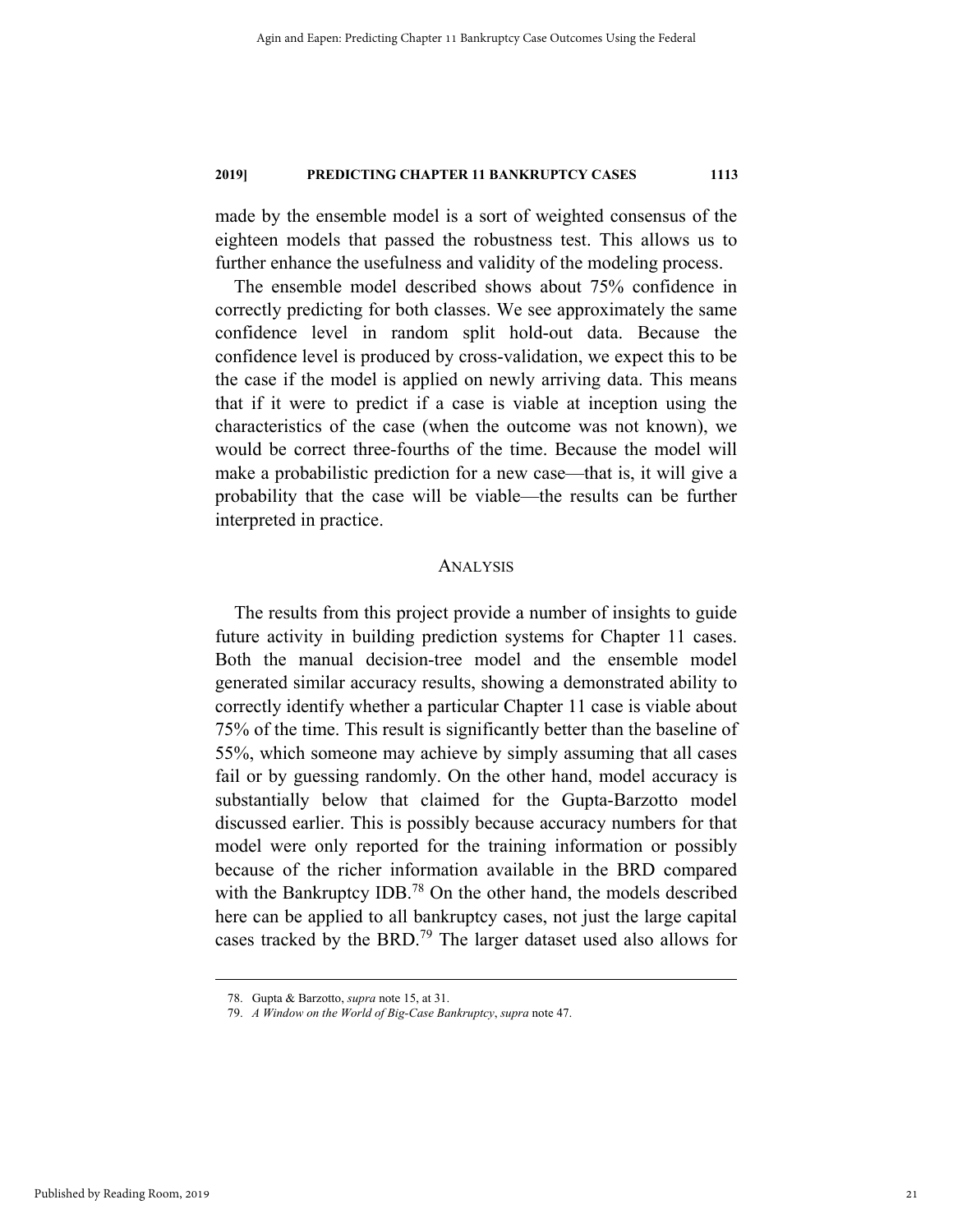more statistically relevant results in addition to allowing researchers to employ methods, such as neural networks, that cannot generate reliable models with small datasets.

Another question worth considering is how the models described in this paper may compare with or supplement current practices. In many Chapter 11 cases, attorneys and courts make decisions about potential viability by reviewing the relevant information available in the case and qualitatively evaluating the case's prospects. Sometimes these decisions are easy ones. For example, assume that the debtor operates a retail store, the lease was terminated pre-petition, and the landlord is asking the court for permission to evict. Here, predicting a conversion or dismissal is easy. In many other cases, however, deciding whether a case will succeed is very difficult using qualitative methods. Quantitative financial analysis is often employed to ascertain potential outcomes, but the courts themselves are limited to the analysis provided to them by the parties, and—especially in smaller Chapter 11 cases—the parties lack access to financial professionals capable of doing an adequate job using quantitative methods. In any case, financial professionals of case parties are often tasked with providing a quantitative basis to support a particular outcome; these analyses are valuable but not statistically relevant. Statistical models can certainly supplement other techniques, as well as provide a mechanism for decision making using smaller information sets.

Ideally, the techniques discussed in this paper could be applied to richer information than what is currently available through the IDB. This could include financial information from publicly available sources or historical company financial statements, information extracted from the petition, schedules, and first-day pleadings (possibly using natural language processing techniques) and docket information. However, building useful models requires collecting relevant information for a large set of prior cases, not just the case being examined. The BRD does this currently for a relatively small